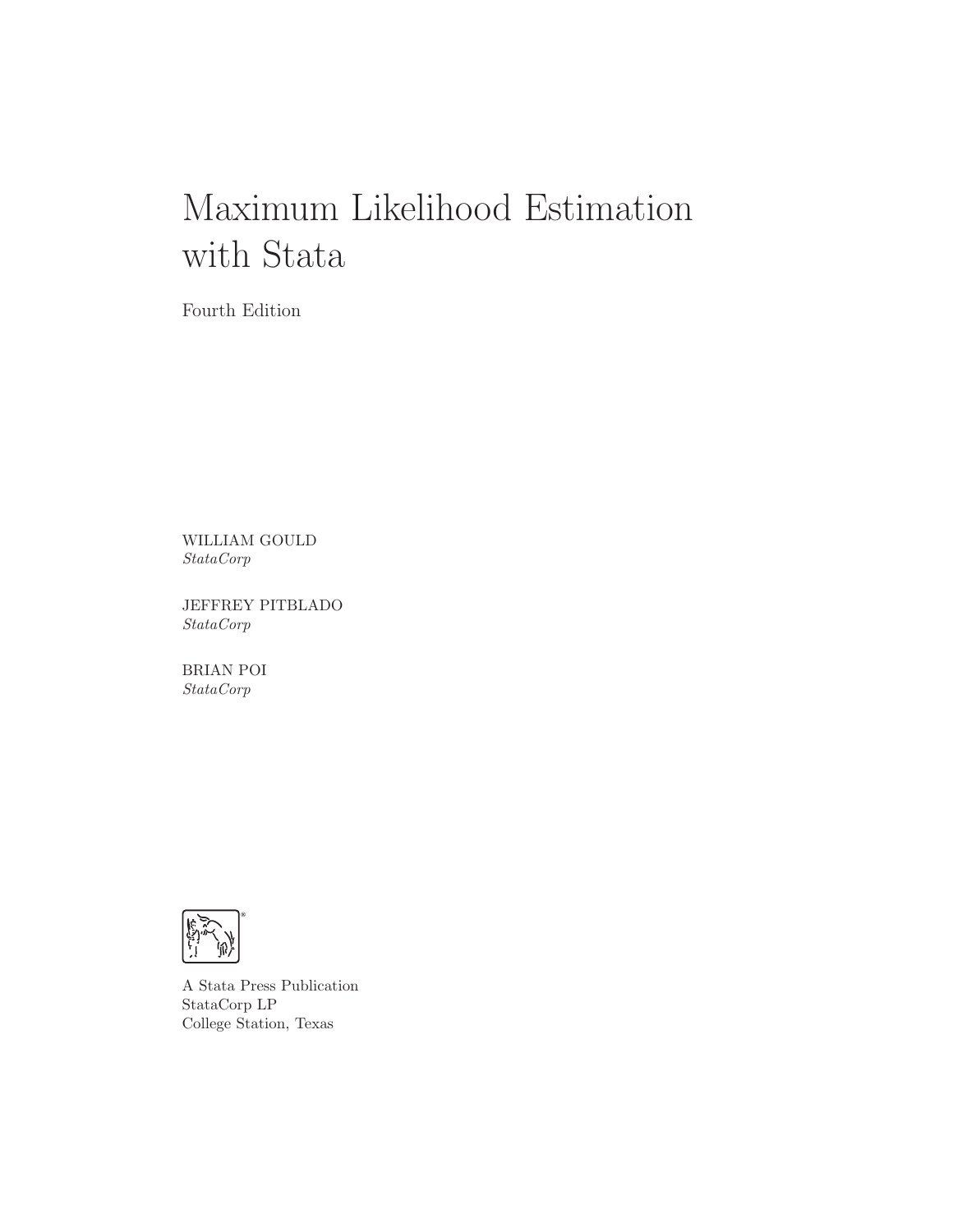

Copyright © 1999, 2003, 2006, 2010 by StataCorp LP All rights reserved. First edition 1999 Second edition 2003 Third edition 2006 Fourth edition 2010

Published by Stata Press, 4905 Lakeway Drive, College Station, Texas 77845 Typeset in L<sup>AT</sup>EX  $2\varepsilon$ Printed in the United States of America 10 9 8 7 6 5 4 3 2 1

ISBN-10: 1-59718-078-5 ISBN-13: 978-1-59718-078-8

Library of Congress Control Number: 2010935284

No part of this book may be reproduced, stored in a retrieval system, or transcribed, in any form or by any means—electronic, mechanical, photocopy, recording, or otherwise—without the prior written permission of StataCorp LP.

Stata, Mata, NetCourse, and Stata Press are registered trademarks of StataCorp LP. LATEX  $2\varepsilon$ is a trademark of the American Mathematical Society.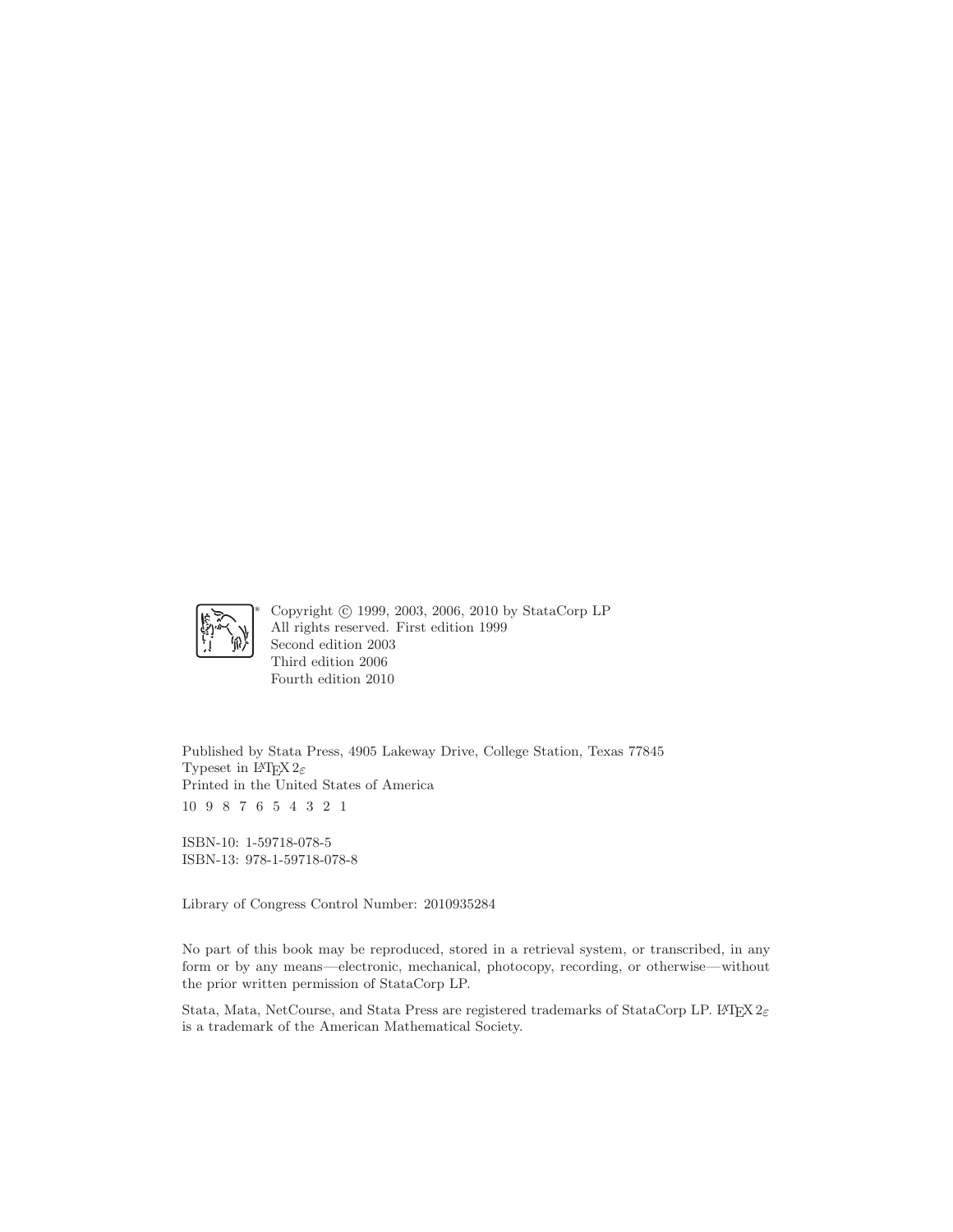# **Contents**

|   | List of tables  |                               |                                                                                  |                |  |  |
|---|-----------------|-------------------------------|----------------------------------------------------------------------------------|----------------|--|--|
|   | List of figures |                               | $\mathbf{X}\mathbf{V}$                                                           |                |  |  |
|   |                 | Preface to the fourth edition | xvii                                                                             |                |  |  |
|   |                 | <b>Versions of Stata</b>      | xix                                                                              |                |  |  |
|   |                 |                               | Notation and typography                                                          | xxi            |  |  |
| 1 |                 |                               | Theory and practice                                                              | $\mathbf{1}$   |  |  |
|   | 1.1             |                               | The likelihood-maximization problem $\dots \dots \dots \dots \dots \dots \dots$  | $\overline{2}$ |  |  |
|   | 1.2             |                               |                                                                                  | $\overline{4}$ |  |  |
|   |                 | 1.2.1                         |                                                                                  | 8              |  |  |
|   |                 | 1.2.2                         | Likelihood-ratio tests and Wald tests                                            | 9              |  |  |
|   |                 | 1.2.3                         | The outer product of gradients variance estimator $\ldots \ldots$                | 10             |  |  |
|   |                 | 1.2.4                         |                                                                                  | 11             |  |  |
|   | 1.3             |                               | The maximization problem $\dots \dots \dots \dots \dots \dots \dots \dots \dots$ | 13             |  |  |
|   |                 | 1.3.1                         |                                                                                  | 13             |  |  |
|   |                 |                               | Newton's method $\ldots \ldots \ldots \ldots \ldots \ldots \ldots \ldots$        | 13             |  |  |
|   |                 |                               | The Newton-Raphson algorithm $\ldots \ldots \ldots \ldots \ldots$                | 15             |  |  |
|   |                 | 1.3.2                         | Quasi-Newton methods $\dots \dots \dots \dots \dots \dots \dots \dots$           | 17             |  |  |
|   |                 |                               | The BHHH algorithm $\ldots \ldots \ldots \ldots \ldots \ldots \ldots$            | 18             |  |  |
|   |                 |                               | The DFP and BFGS algorithms                                                      | 18             |  |  |
|   |                 | 1.3.3                         |                                                                                  | 19             |  |  |
|   |                 | 1.3.4                         |                                                                                  | 20             |  |  |
|   |                 | 1.3.5                         | Numerical second derivatives                                                     | 24             |  |  |
|   | 1.4             |                               |                                                                                  | 25             |  |  |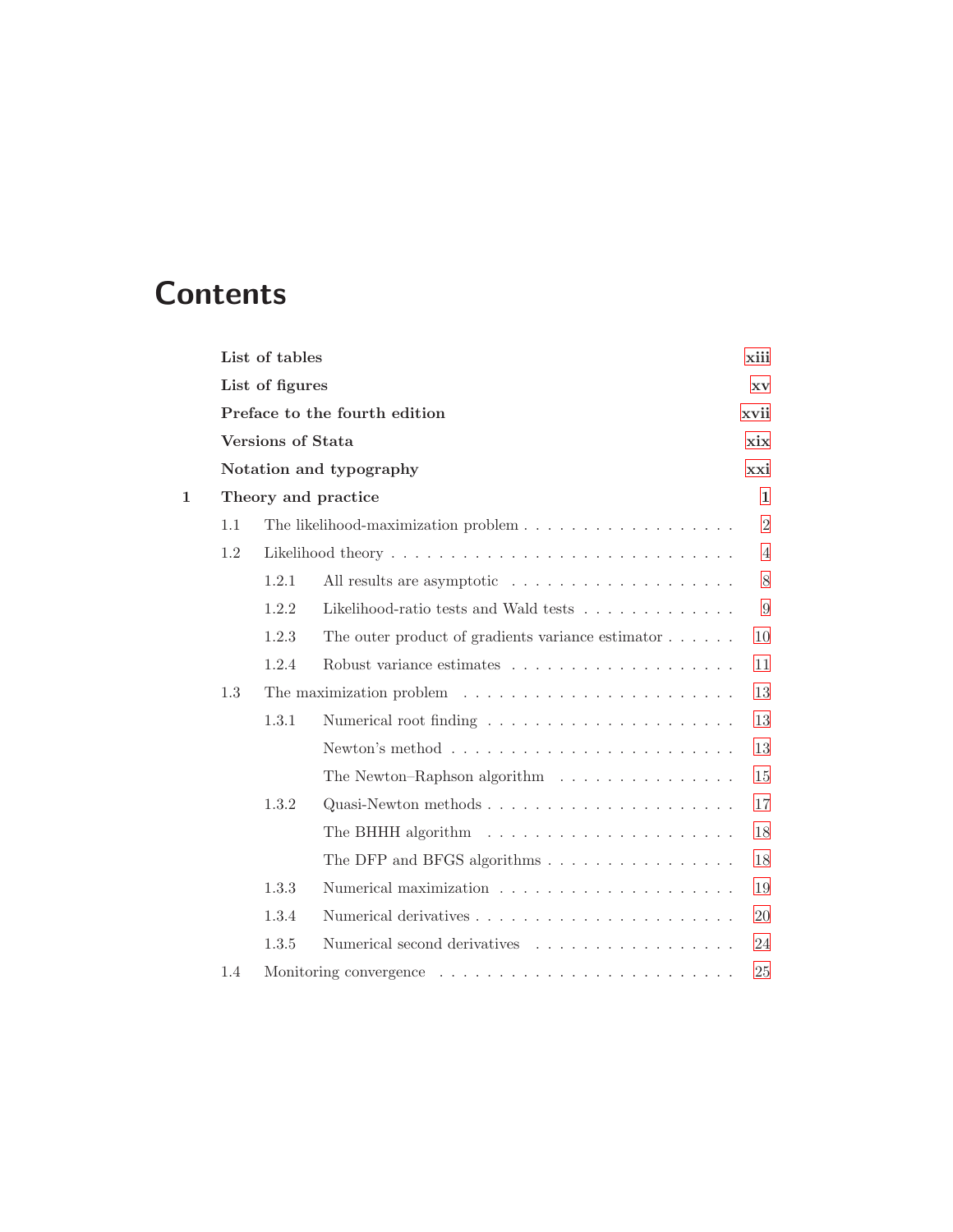### vi *Contents*

| $\overline{2}$ | Introduction to ml                      |                |                                                                                          |        |  |  |  |  |  |  |
|----------------|-----------------------------------------|----------------|------------------------------------------------------------------------------------------|--------|--|--|--|--|--|--|
|                | 2.1                                     |                | The probit model $\ldots \ldots \ldots \ldots \ldots \ldots \ldots \ldots \ldots \ldots$ | 29     |  |  |  |  |  |  |
|                | 2.2                                     | 32             |                                                                                          |        |  |  |  |  |  |  |
|                | 2.3                                     |                |                                                                                          | 34     |  |  |  |  |  |  |
|                | 2.4                                     |                |                                                                                          | 35     |  |  |  |  |  |  |
|                | Other features of method-gf0 evaluators | 36             |                                                                                          |        |  |  |  |  |  |  |
|                |                                         | 36             |                                                                                          |        |  |  |  |  |  |  |
| 3              |                                         | Overview of ml |                                                                                          | 39     |  |  |  |  |  |  |
|                | 3.1                                     |                |                                                                                          | 39     |  |  |  |  |  |  |
|                | 3.2                                     |                |                                                                                          | 40     |  |  |  |  |  |  |
|                | 3.3                                     |                |                                                                                          | 48     |  |  |  |  |  |  |
|                | 3.4                                     |                | Tools for the ml programmer $\ldots \ldots \ldots \ldots \ldots \ldots \ldots$           | 51     |  |  |  |  |  |  |
|                | 3.5                                     |                |                                                                                          | 51     |  |  |  |  |  |  |
|                |                                         | 3.5.1          |                                                                                          | 51     |  |  |  |  |  |  |
|                |                                         | 3.5.2          |                                                                                          | 52     |  |  |  |  |  |  |
|                |                                         | 3.5.3          |                                                                                          | $53\,$ |  |  |  |  |  |  |
|                |                                         | 3.5.4          |                                                                                          | 54     |  |  |  |  |  |  |
|                |                                         | 3.5.5          |                                                                                          | 56     |  |  |  |  |  |  |
|                |                                         | 3.5.6          |                                                                                          | 57     |  |  |  |  |  |  |
|                |                                         | 3.5.7          | Choosing among the optimization algorithms $\ldots \ldots$                               | $57\,$ |  |  |  |  |  |  |
|                | 3.6                                     |                | Maximizing your own likelihood functions                                                 | 61     |  |  |  |  |  |  |
| 4              |                                         | Method lf      |                                                                                          | 63     |  |  |  |  |  |  |
|                | 4.1                                     |                |                                                                                          | 64     |  |  |  |  |  |  |
|                | 4.2                                     |                |                                                                                          | 65     |  |  |  |  |  |  |
|                |                                         | 4.2.1          | The probit model $\dots \dots \dots \dots \dots \dots \dots \dots \dots$                 | 65     |  |  |  |  |  |  |
|                |                                         | 4.2.2          |                                                                                          | 66     |  |  |  |  |  |  |
|                |                                         | 4.2.3          |                                                                                          | 69     |  |  |  |  |  |  |
|                | 4.3                                     |                | The importance of generating temporary variables as doubles $\ldots$ .                   | 71     |  |  |  |  |  |  |
|                | 4.4                                     |                |                                                                                          | 73     |  |  |  |  |  |  |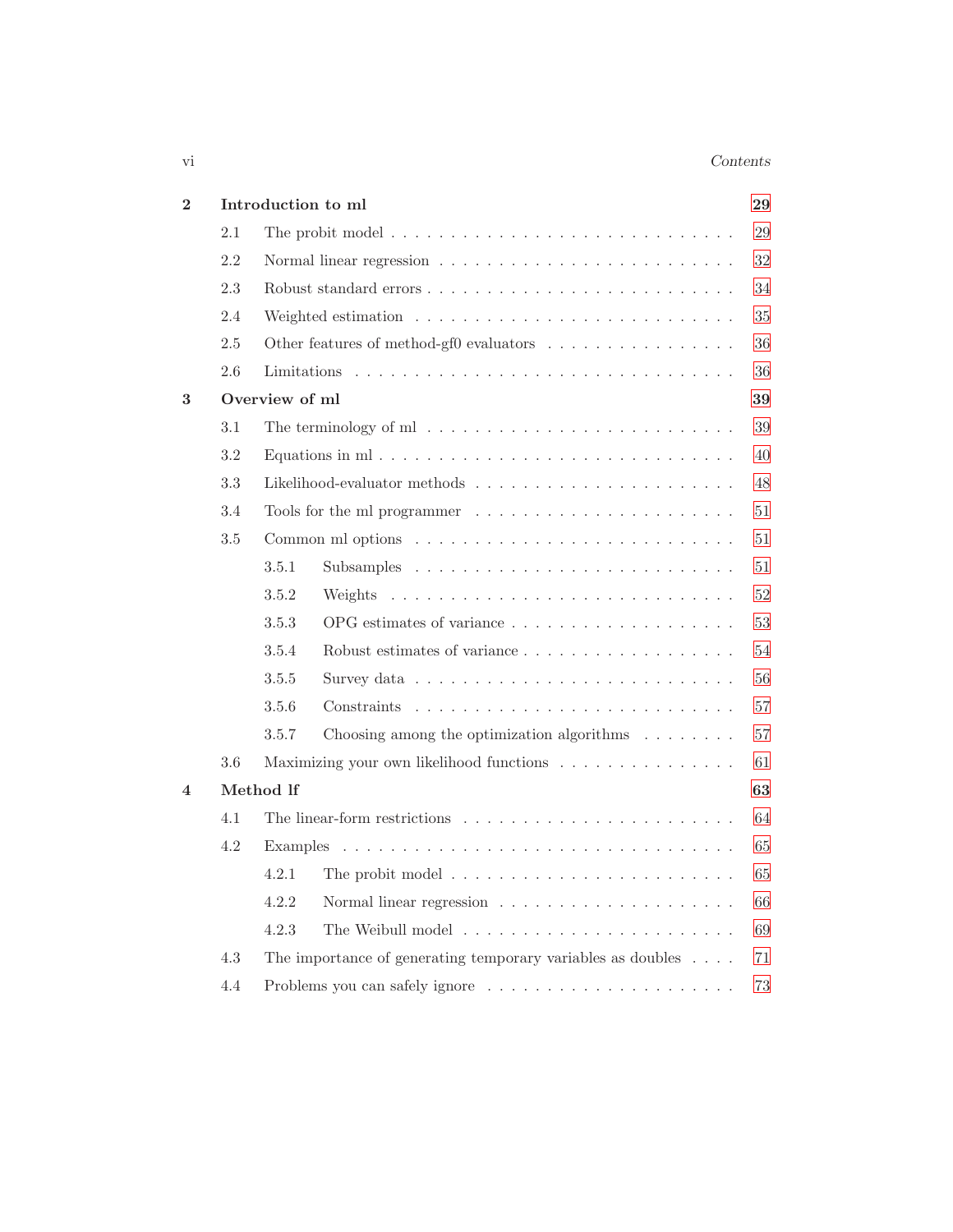### *Contents* vii

|          | 4.5 |          |                                                                                   | 74  |
|----------|-----|----------|-----------------------------------------------------------------------------------|-----|
|          | 4.6 |          | The advantages of If in terms of execution speed $\ldots \ldots \ldots$           | 75  |
| $\bf{5}$ |     |          | Methods lf0, lf1, and lf2                                                         | 77  |
|          | 5.1 |          | Comparing these methods $\ldots \ldots \ldots \ldots \ldots \ldots \ldots \ldots$ | 77  |
|          | 5.2 |          | Outline of evaluators of methods lf0, lf1, and lf2 $\dots$                        | 78  |
|          |     | 5.2.1    | The todo argument $\ldots \ldots \ldots \ldots \ldots \ldots \ldots$              | 79  |
|          |     | 5.2.2    | The b argument $\ldots \ldots \ldots \ldots \ldots \ldots \ldots \ldots \ldots$   | 79  |
|          |     |          | Using mleval to obtain values from each equation $\ldots \ldots$                  | 80  |
|          |     | 5.2.3    | The lnfj argument $\ldots \ldots \ldots \ldots \ldots \ldots \ldots \ldots$       | 82  |
|          |     | 5.2.4    | Arguments for scores $\dots \dots \dots \dots \dots \dots \dots \dots$            | 83  |
|          |     | 5.2.5    | The H argument $\dots \dots \dots \dots \dots \dots \dots \dots \dots$            | 84  |
|          |     |          | Using mlmatsum to define $H \dots \dots \dots \dots \dots \dots$                  | 86  |
|          |     | 5.2.6    |                                                                                   | 87  |
|          | 5.3 |          | Summary of methods If0, If1, and If2 $\dots \dots \dots \dots \dots \dots$        | 90  |
|          |     | 5.3.1    |                                                                                   | 90  |
|          |     | 5.3.2    |                                                                                   | 92  |
|          |     | 5.3.3    |                                                                                   | 94  |
|          | 5.4 | Examples |                                                                                   | 96  |
|          |     | 5.4.1    | The probit model $\dots \dots \dots \dots \dots \dots \dots \dots \dots$          | 96  |
|          |     | 5.4.2    | Normal linear regression $\ldots \ldots \ldots \ldots \ldots \ldots$              | 98  |
|          |     | 5.4.3    |                                                                                   | 104 |
| 6        |     |          | Methods d0, d1, and d2                                                            | 109 |
|          | 6.1 |          |                                                                                   | 109 |
|          | 6.2 |          | Outline of method d0, d1, and d2 evaluators $\dots \dots \dots \dots \dots$       | 110 |
|          |     | 6.2.1    | The todo argument $\dots \dots \dots \dots \dots \dots \dots \dots \dots$         | 111 |
|          |     | 6.2.2    | The b argument $\ldots \ldots \ldots \ldots \ldots \ldots \ldots \ldots$          | 111 |
|          |     | 6.2.3    |                                                                                   | 112 |
|          |     |          | Using lnf to indicate that the likelihood cannot be calculated 113                |     |
|          |     |          |                                                                                   | 114 |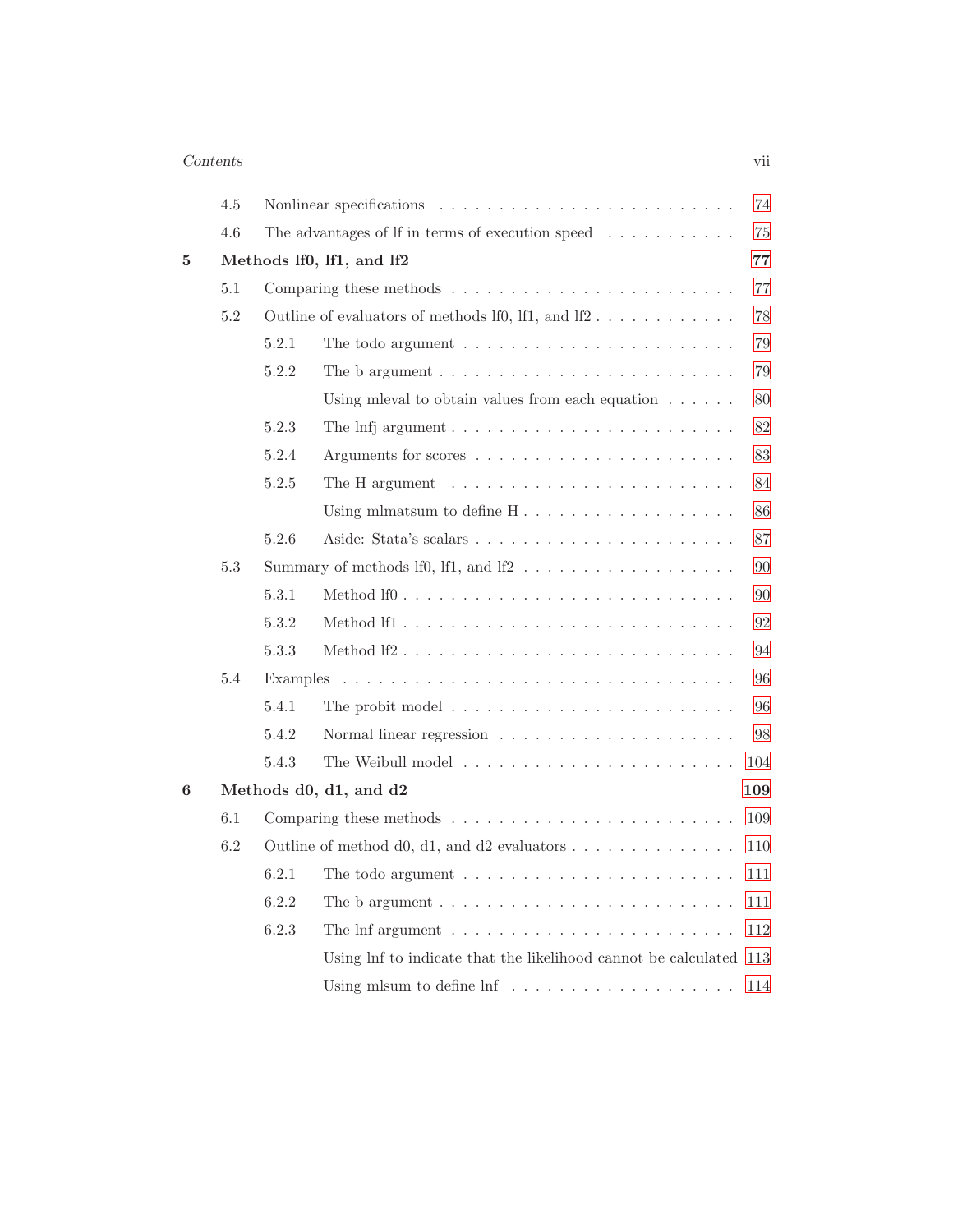### viii *Contents*

|    |      | 6.2.4<br>116<br>The g argument $\ldots \ldots \ldots \ldots \ldots \ldots \ldots \ldots \ldots$                        |
|----|------|------------------------------------------------------------------------------------------------------------------------|
|    |      | 116<br>Using mlvecsum to define $g \dots \dots \dots \dots \dots \dots$                                                |
|    |      | 6.2.5<br>The H argument $\dots \dots \dots \dots \dots \dots \dots \dots \dots$<br>118                                 |
|    | 6.3  | Summary of methods $d0$ , $d1$ , and $d2$<br>119                                                                       |
|    |      | 6.3.1<br>119                                                                                                           |
|    |      | 6.3.2<br>122                                                                                                           |
|    |      | 6.3.3<br>124                                                                                                           |
|    | 6.4  | 126                                                                                                                    |
|    |      | 6.4.1<br>128                                                                                                           |
|    |      | 6.4.2<br>Calculating $g \dots \dots \dots \dots \dots \dots \dots \dots \dots$<br>132                                  |
|    |      | 6.4.3<br>136                                                                                                           |
|    |      | Using mlmatby<br>sum to help define $H \quad . \quad . \quad . \quad . \quad . \quad . \quad . \quad . \quad .$<br>136 |
|    | 6.5  | Other models that do not meet the linear-form restrictions<br>144                                                      |
| 7  |      | Debugging likelihood evaluators<br>151                                                                                 |
|    | 7.1  | 151                                                                                                                    |
|    | 7.2  | 153                                                                                                                    |
|    |      | 7.2.1<br>155                                                                                                           |
|    |      | 7.2.2<br>Second derivatives $\ldots \ldots \ldots \ldots \ldots \ldots \ldots$<br>165                                  |
|    | 7.3  | 168                                                                                                                    |
| 8  |      | Setting initial values<br>171                                                                                          |
|    | 8.1  | 172                                                                                                                    |
|    | 8.2  | 175                                                                                                                    |
|    | 8.3  | 177                                                                                                                    |
| 9  |      | Interactive maximization<br>181                                                                                        |
|    | 9.1  | The iteration $log \dots \dots \dots \dots \dots \dots \dots \dots \dots \dots \dots$<br>181                           |
|    | 9.2  | 182                                                                                                                    |
|    | 9.3  | Maximizing difficult likelihood functions<br>184                                                                       |
| 10 |      | Final results<br>187                                                                                                   |
|    | 10.1 | 187                                                                                                                    |
|    | 10.2 | 188                                                                                                                    |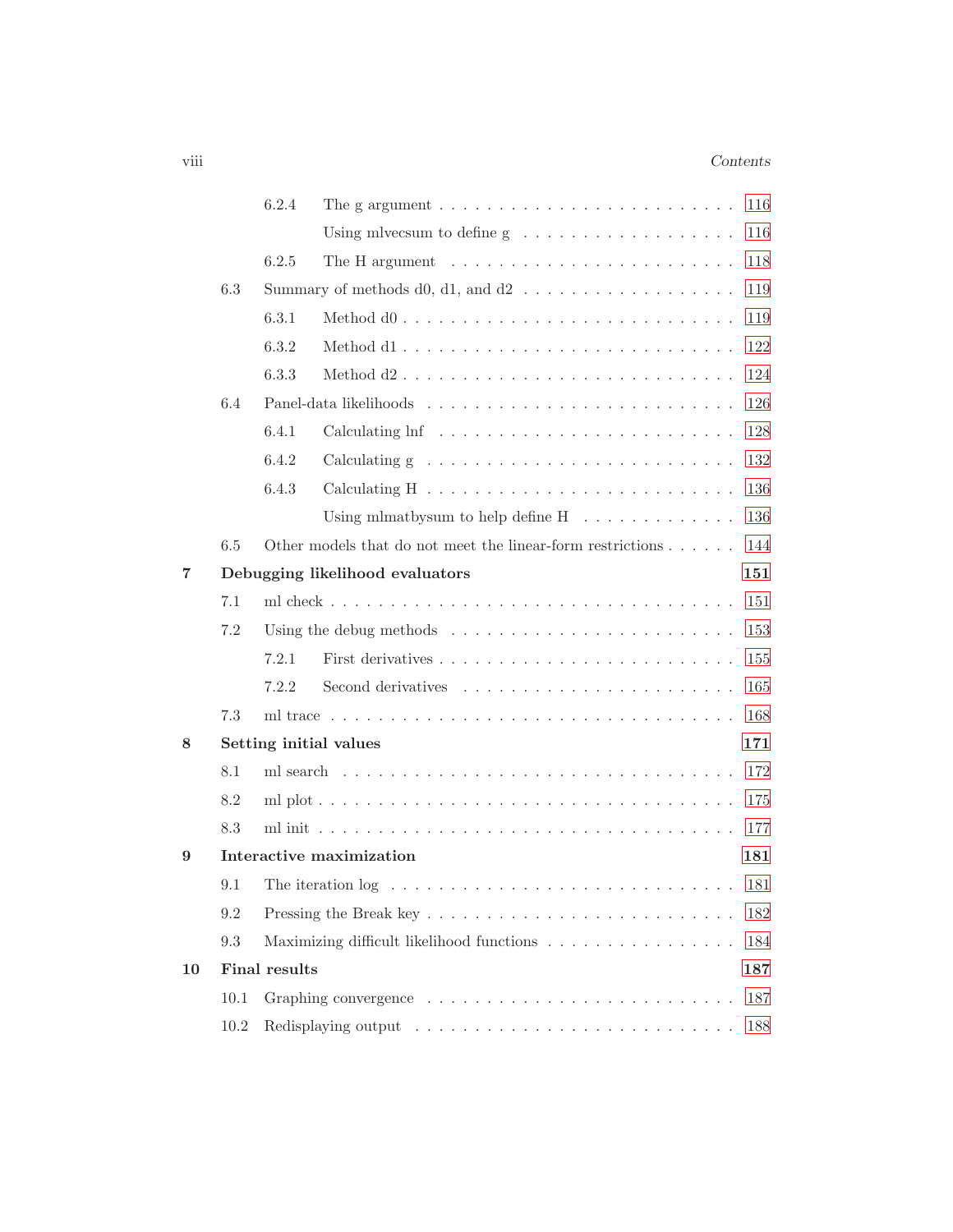### *Contents* ix

| 11 |          | Mata-based likelihood evaluators<br>193                                                         |
|----|----------|-------------------------------------------------------------------------------------------------|
|    | 11.1     | 193                                                                                             |
|    |          | 193<br>11.1.1                                                                                   |
|    |          | 196<br>11.1.2                                                                                   |
|    | 11.2     | 198                                                                                             |
|    |          | 199                                                                                             |
|    |          | 199<br>If-family evaluators $\dots \dots \dots \dots \dots \dots \dots \dots \dots$             |
|    |          | 200                                                                                             |
|    | 11.3     | 201                                                                                             |
|    |          | 202                                                                                             |
|    |          | 202                                                                                             |
|    |          | 203<br>Summing individual or group-level log likelihoods $\ldots \ldots$                        |
|    |          | Calculating the gradient vector $\ldots \ldots \ldots \ldots \ldots$<br>203                     |
|    |          | Calculating the Hessian $\ldots \ldots \ldots \ldots \ldots \ldots$<br>204                      |
|    | 11.4     | 205                                                                                             |
|    |          | 206<br>11.4.1                                                                                   |
|    |          | 207<br>11.4.2<br>Calculating $g \dots \dots \dots \dots \dots \dots \dots \dots \dots \dots$    |
|    |          | 11.4.3<br>208                                                                                   |
|    |          | 11.4.4<br>209                                                                                   |
| 12 |          | Writing do-files to maximize likelihoods<br>213                                                 |
|    | 12.1     | The structure of a do-file $\dots \dots \dots \dots \dots \dots \dots \dots \dots \dots$<br>213 |
|    | 12.2     | 214                                                                                             |
| 13 |          | Writing ado-files to maximize likelihoods<br>217                                                |
|    | 13.1     | Writing estimation commands $\ldots \ldots \ldots \ldots \ldots \ldots \ldots$<br>217           |
|    | 13.2     | 219                                                                                             |
|    | 13.3     | Outline for estimation commands using $ml \ldots \ldots \ldots \ldots \ldots$<br>220            |
|    | 13.4     | Using ml in noninteractive mode $\dots \dots \dots \dots \dots \dots \dots$<br>221              |
|    | $13.5\,$ | 222                                                                                             |
|    |          | 13.5.1<br>223                                                                                   |
|    |          | 13.5.2<br>225                                                                                   |
|    |          |                                                                                                 |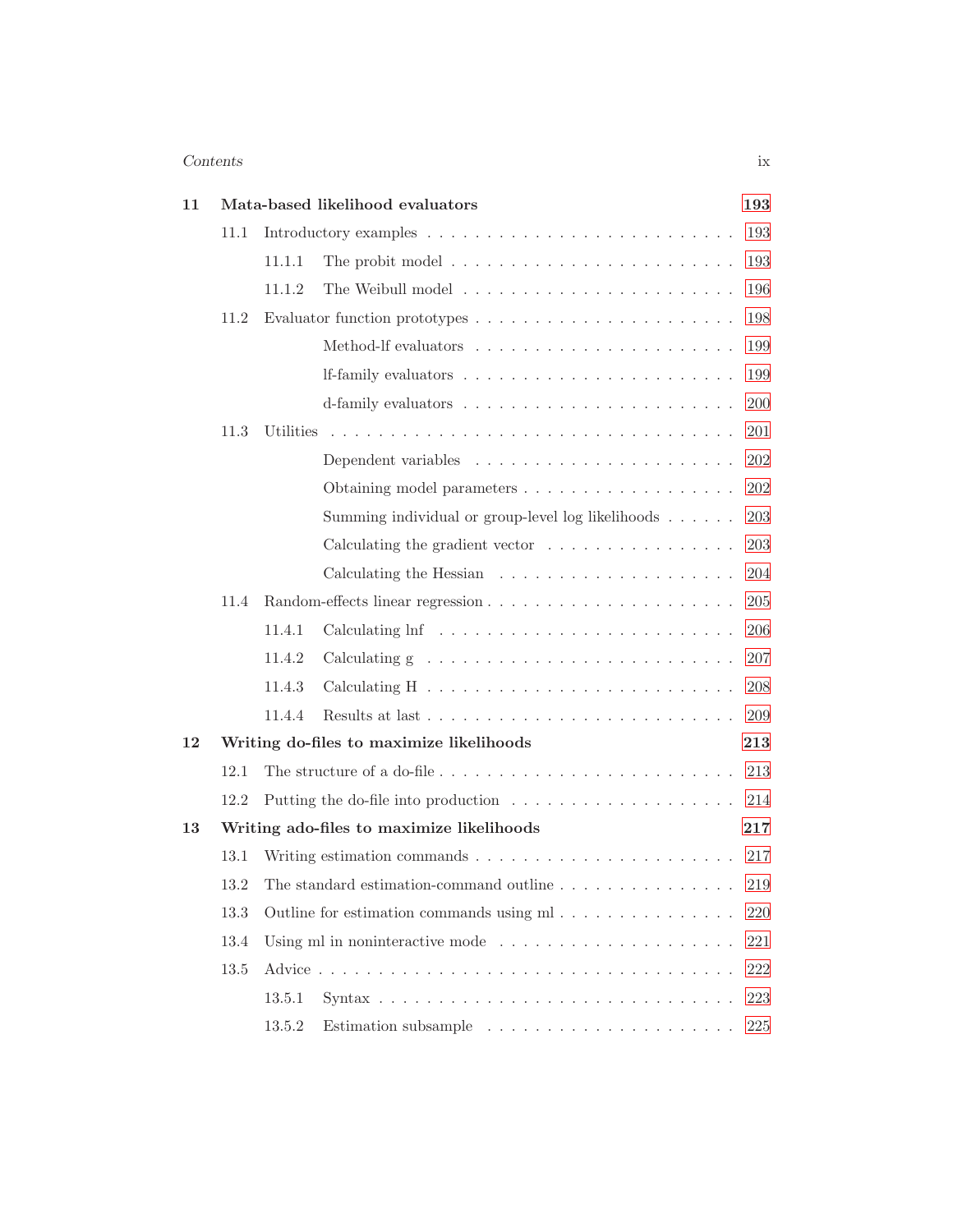### x *Contents*

|              |      | 13.5.3         | Parsing with help from mlopts $\dots \dots \dots \dots \dots \dots$                       | 229 |
|--------------|------|----------------|-------------------------------------------------------------------------------------------|-----|
|              |      | 13.5.4         | Weights                                                                                   | 232 |
|              |      | 13.5.5         |                                                                                           | 233 |
|              |      | 13.5.6         |                                                                                           | 237 |
|              |      | 13.5.7         |                                                                                           | 240 |
|              |      | 13.5.8         | Displaying ancillary parameters $\dots \dots \dots \dots \dots \dots$                     | 240 |
|              |      | 13.5.9         |                                                                                           | 242 |
|              |      | 13.5.10        |                                                                                           | 244 |
|              |      |                |                                                                                           | 246 |
| 14           |      |                | Writing ado-files for survey data analysis                                                | 249 |
|              | 14.1 |                |                                                                                           | 249 |
|              | 14.2 |                | Writing your own predict command $\ldots \ldots \ldots \ldots \ldots \ldots$              | 252 |
| 15           |      | Other examples |                                                                                           | 255 |
|              | 15.1 |                |                                                                                           | 255 |
|              | 15.2 |                | The probit model $\dots \dots \dots \dots \dots \dots \dots \dots \dots \dots \dots$      | 257 |
|              | 15.3 |                |                                                                                           | 259 |
|              | 15.4 |                |                                                                                           | 262 |
|              | 15.5 |                | The Cox proportional hazards model $\ldots \ldots \ldots \ldots \ldots \ldots$            | 265 |
|              | 15.6 |                | The random-effects regression model $\dots \dots \dots \dots \dots \dots$                 | 268 |
|              | 15.7 |                | The seemingly unrelated regression model $\ldots \ldots \ldots \ldots$                    | 271 |
| $\mathbf{A}$ |      | Syntax of ml   |                                                                                           | 285 |
| в            |      |                | Likelihood-evaluator checklists                                                           | 307 |
|              | B.1  |                |                                                                                           | 307 |
|              | B.2  |                | Method d $0 \ldots \ldots \ldots \ldots \ldots \ldots \ldots \ldots \ldots \ldots \ldots$ | 308 |
|              | B.3  |                |                                                                                           | 309 |
|              | B.4  |                |                                                                                           | 311 |
|              | B.5  |                |                                                                                           | 314 |
|              | B.6  |                |                                                                                           | 315 |
|              | B.7  |                |                                                                                           | 317 |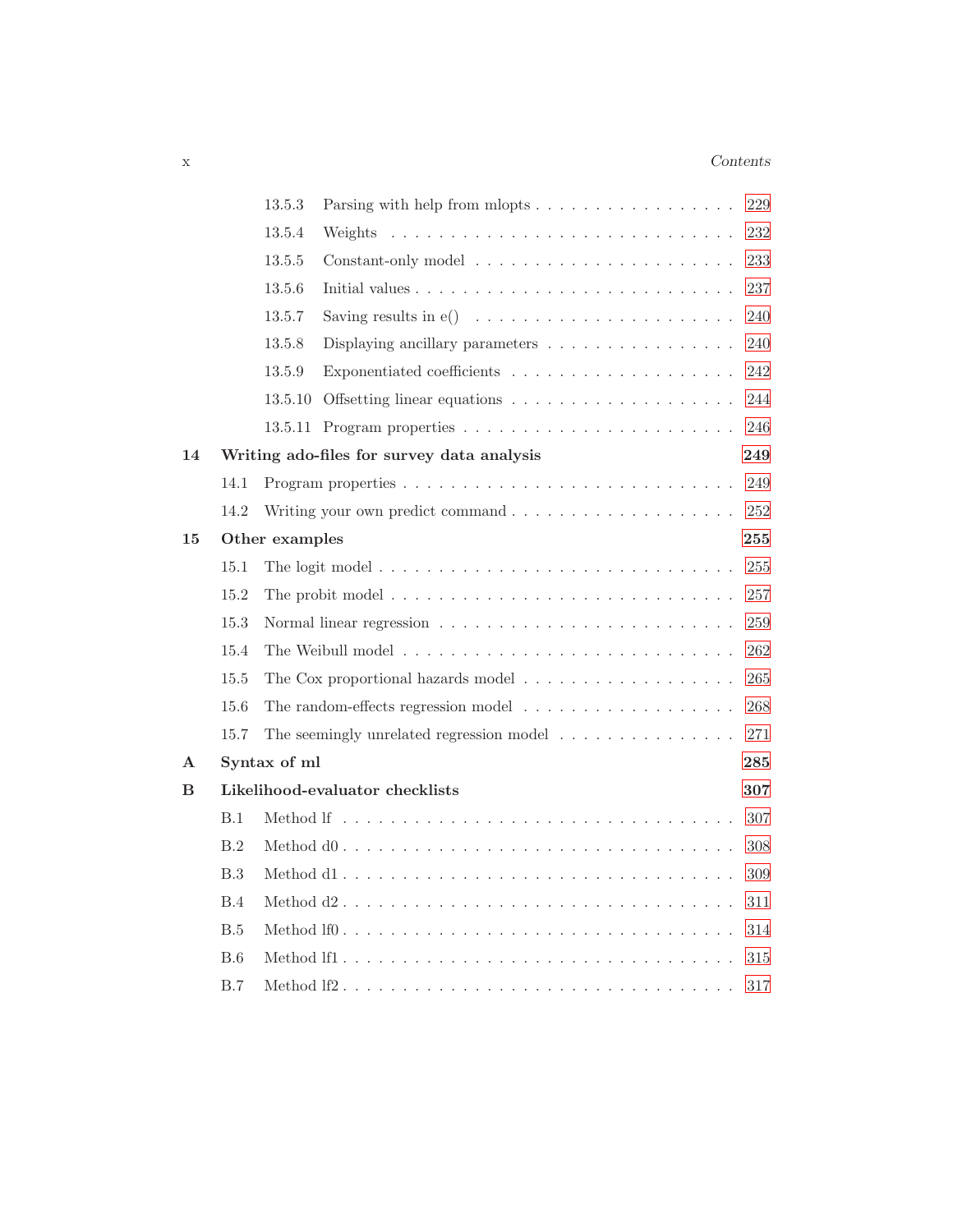### *Contents* xi

| $\mathbf C$ | Listing of estimation commands |                                                                                                |  |  |  |  |  |  |  |  |
|-------------|--------------------------------|------------------------------------------------------------------------------------------------|--|--|--|--|--|--|--|--|
|             | C.1                            | The logit model $\ldots \ldots \ldots \ldots \ldots \ldots \ldots \ldots \ldots \ldots$        |  |  |  |  |  |  |  |  |
|             | C.2                            | The probit model $\ldots \ldots \ldots \ldots \ldots \ldots \ldots \ldots \ldots \ldots$       |  |  |  |  |  |  |  |  |
|             | C.3                            | The normal model $\dots \dots \dots \dots \dots \dots \dots \dots \dots \dots \dots \dots$ 325 |  |  |  |  |  |  |  |  |
|             | C.4                            |                                                                                                |  |  |  |  |  |  |  |  |
|             | C.5                            | The Cox proportional hazards model 330                                                         |  |  |  |  |  |  |  |  |
|             | C.6                            | The random-effects regression model $\ldots \ldots \ldots \ldots \ldots \ldots 332$            |  |  |  |  |  |  |  |  |
|             | C.7                            | The seemingly unrelated regression model $\ldots \ldots \ldots \ldots \ldots$ 335              |  |  |  |  |  |  |  |  |
|             | References                     |                                                                                                |  |  |  |  |  |  |  |  |
|             | Author index                   |                                                                                                |  |  |  |  |  |  |  |  |
|             | Subject index                  |                                                                                                |  |  |  |  |  |  |  |  |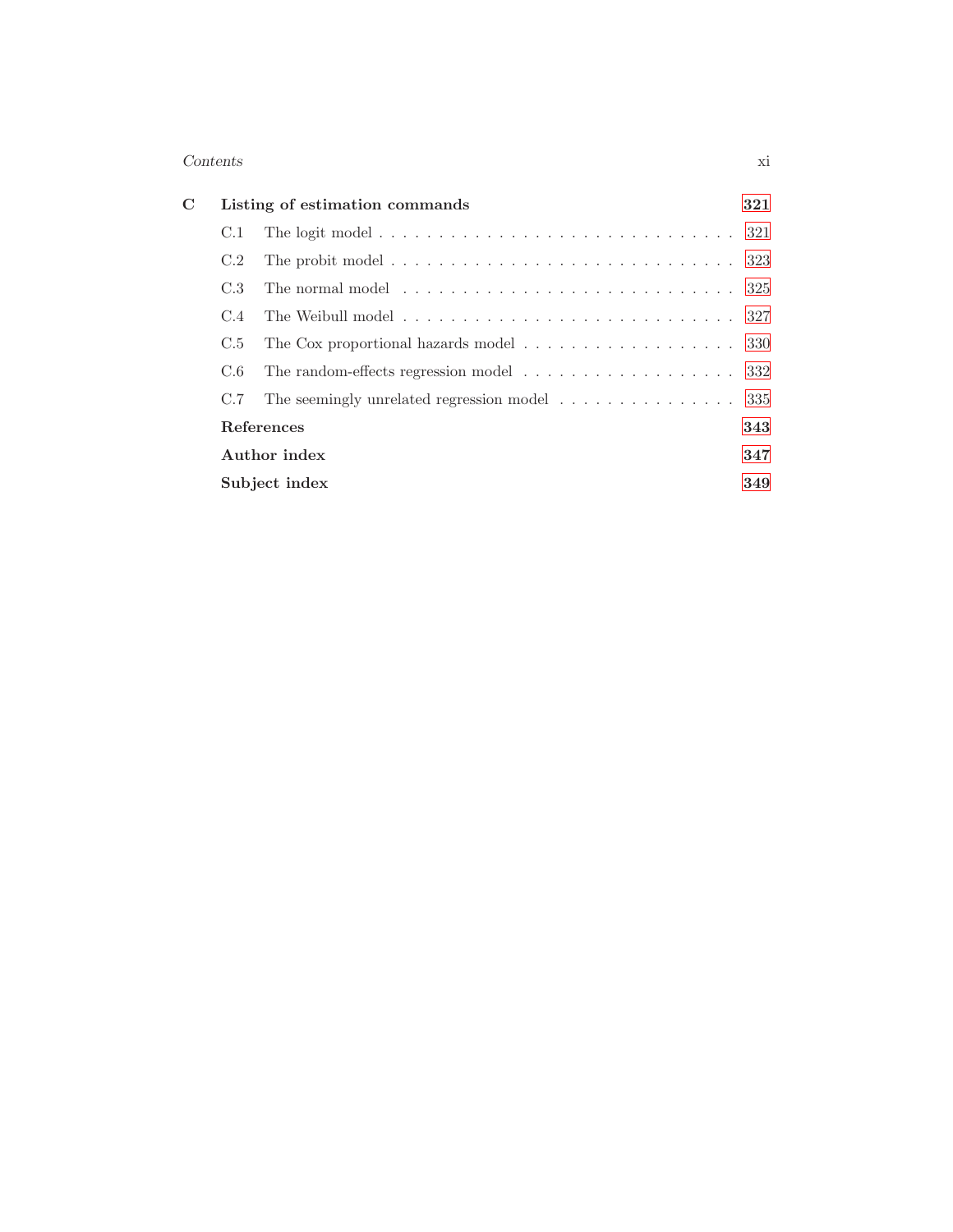(Pages omitted)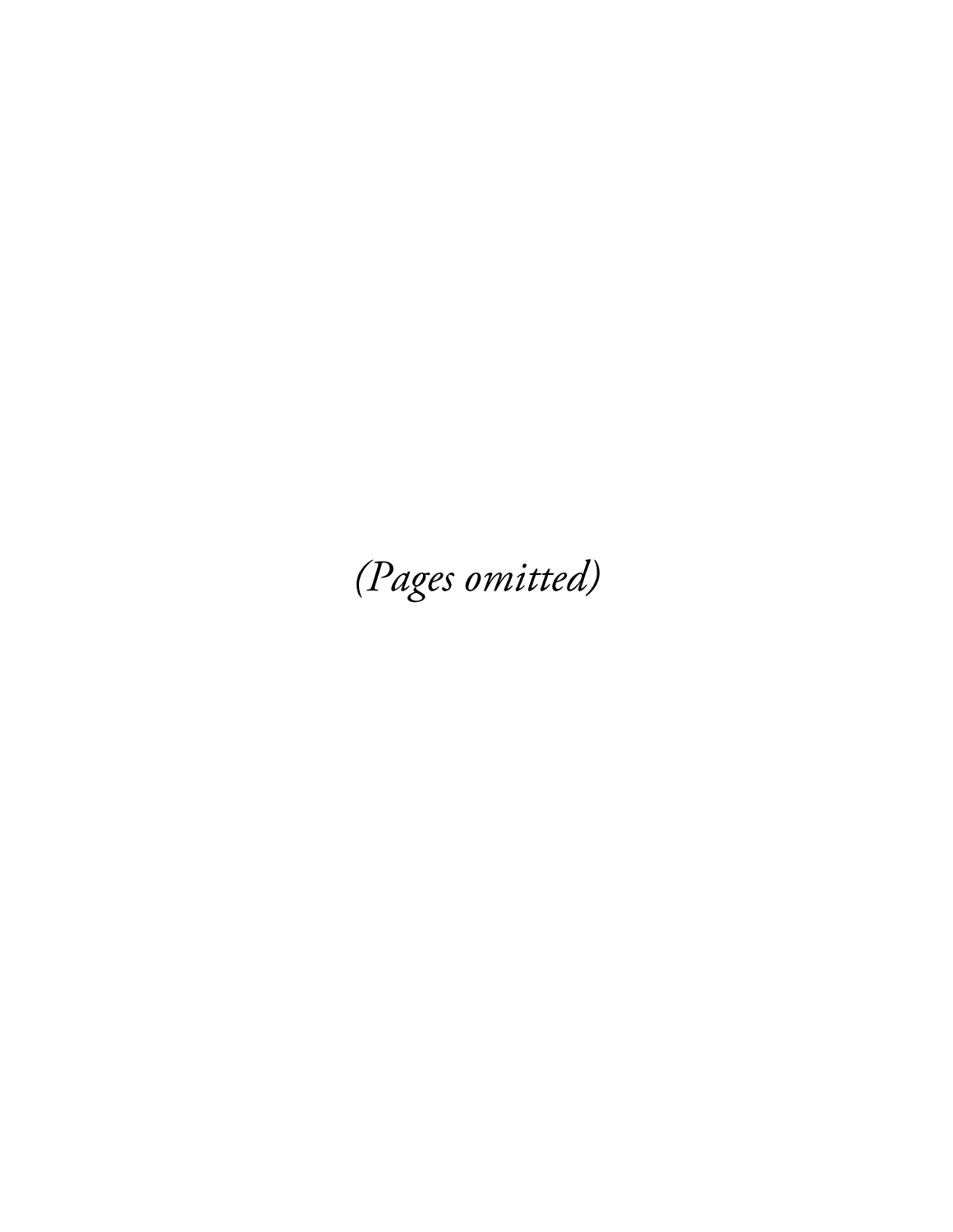### Preface to the fourth edition

*Maximum Likelihood Estimation with Stata, Fourth Edition* is written for researchers in all disciplines who need to compute maximum likelihood estimators that are not available as prepackaged routines. To get the most from this book, you should be familiar with Stata, but you will not need any special programming skills, except in chapters 13 and 14, which detail how to take an estimation technique you have written and add it as a new *command* to Stata. No special theoretical knowledge is needed either, other than an understanding of the likelihood function that will be maximized.

Stata's ml command was greatly enhanced in Stata 11, prescribing the need for a new edition of this book. The optimization engine underlying ml was reimplemented in Mata, Stata's matrix programming language. That allowed us to provide a suite of commands (not discussed in this book) that Mata programmers can use to implement maximum likelihood estimators in a matrix programming language environment; see [M-5] **moptimize()**. More important to users of  $m$ , the transition to Mata provided us the opportunity to simplify and refine the syntax of various ml commands and likelihood evaluators; and it allowed us to provide a framework whereby users could write their likelihood-evaluator functions using Mata while still capitalizing on the features of ml.

Previous versions of ml had just two types of likelihood evaluators. Method-lf evaluators were used for simple models that satisfied the linear-form restrictions and for which you did not want to supply analytic derivatives. d-family evaluators were for everything else. Now  $m$  has more evaluator types with both long and short names:

| Short name      | Long name        |
|-----------------|------------------|
| lf              | linearform       |
| 1f <sub>0</sub> | linearform0      |
| 1f1             | linearform1      |
| lf1debug        | linearform1debug |
| 1f2             | linearform2      |
| 1f2debug        | linearform2debug |
| d0              | derivative0      |
| d1              | derivative1      |
| d1debug         | derivative1debug |
| d2              | derivative2      |
| d2debug         | derivative2debug |
|                 | generalform0     |
|                 |                  |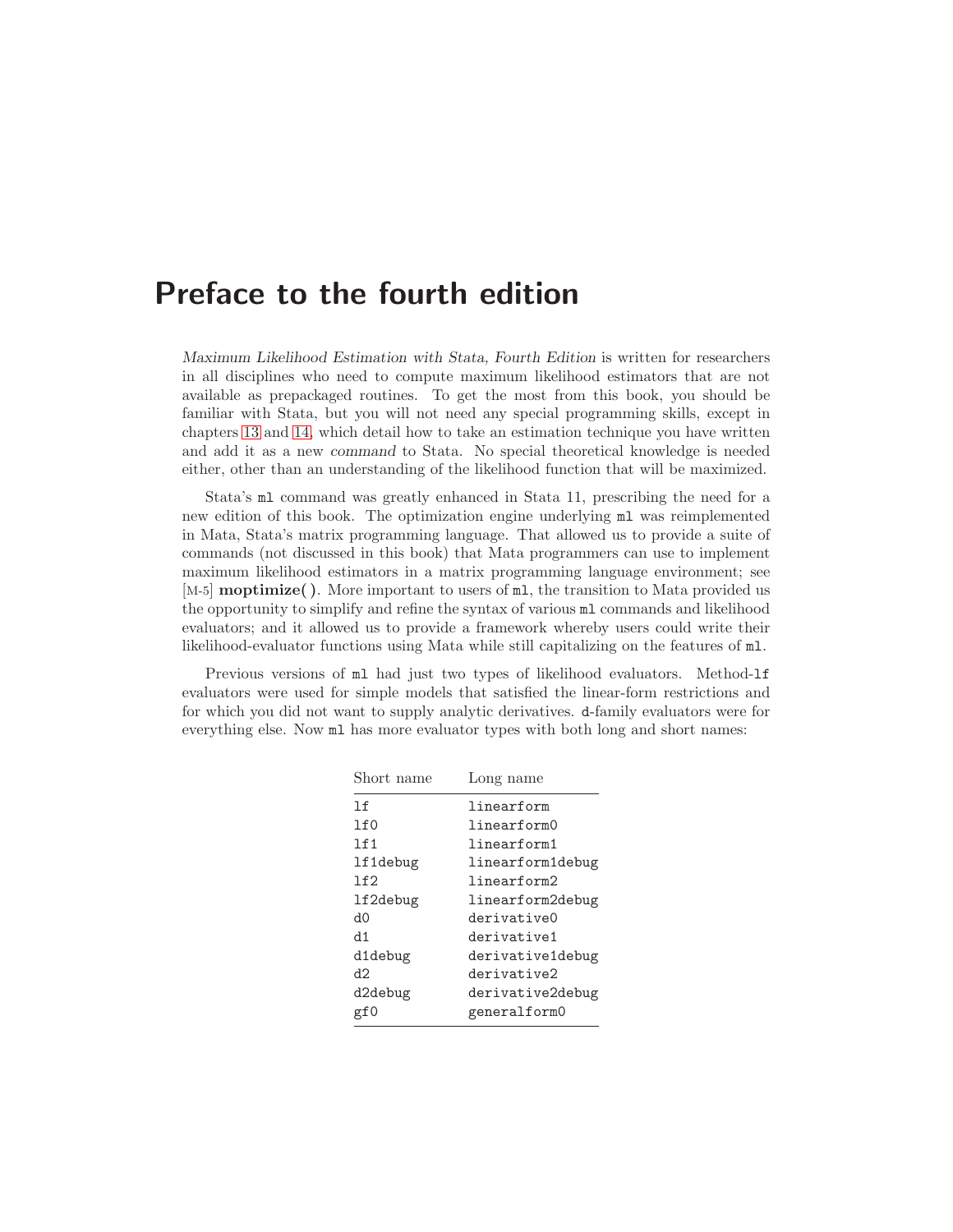You can specify either name when setting up your model using  $m1$  model; however, out of habit, we use the short name in this book and in our own software development work. Method lf, as in previous versions, does not require derivatives and is particularly easier to use.

Chapter 1 provides a general overview of maximum likelihood estimation theory and numerical optimization methods, with an emphasis on the practical implications of each for applied work. Chapter 2 provides an introduction to getting Stata to fit your model by maximum likelihood. Chapter 3 is an overview of the ml command and the notation used throughout the rest of the book. Chapters 4–10 detail, step by step, how to use Stata to maximize user-written likelihood functions. Chapter 11 shows how to write your likelihood evaluators in Mata. Chapter 12 describes how to package all the user-written code in a do-file so that it can be conveniently reapplied to different datasets and model specifications. Chapter 13 details how to structure the code in an ado-file to create a new Stata estimation command. Chapter 14 shows how to add survey estimation features to existing  $m1$ -based estimation commands.

Chapter 15, the final chapter, provides examples. For a set of estimation problems, we derive the log-likelihood function, show the derivatives that make up the gradient and Hessian, write one or more likelihood-evaluation programs, and so provide a fully functional estimation command. We use the estimation command to fit the model to a dataset. An estimation command is developed for each of the following:

- Logit and probit models
- Linear regression
- Weibull regression
- Cox proportional hazards model
- Random-effects linear regression for panel data
- Seemingly unrelated regression

Appendices contain full syntax diagrams for all the ml subroutines, useful checklists for implementing each maximization method, and program listings of each estimation command covered in chapter 15.

We acknowledge William Sribney as one of the original developers of  $m1$  and the principal author of the first edition of this book.

College Station, TX William Gould September 2010 Jeffrey Pitblado

Brian Poi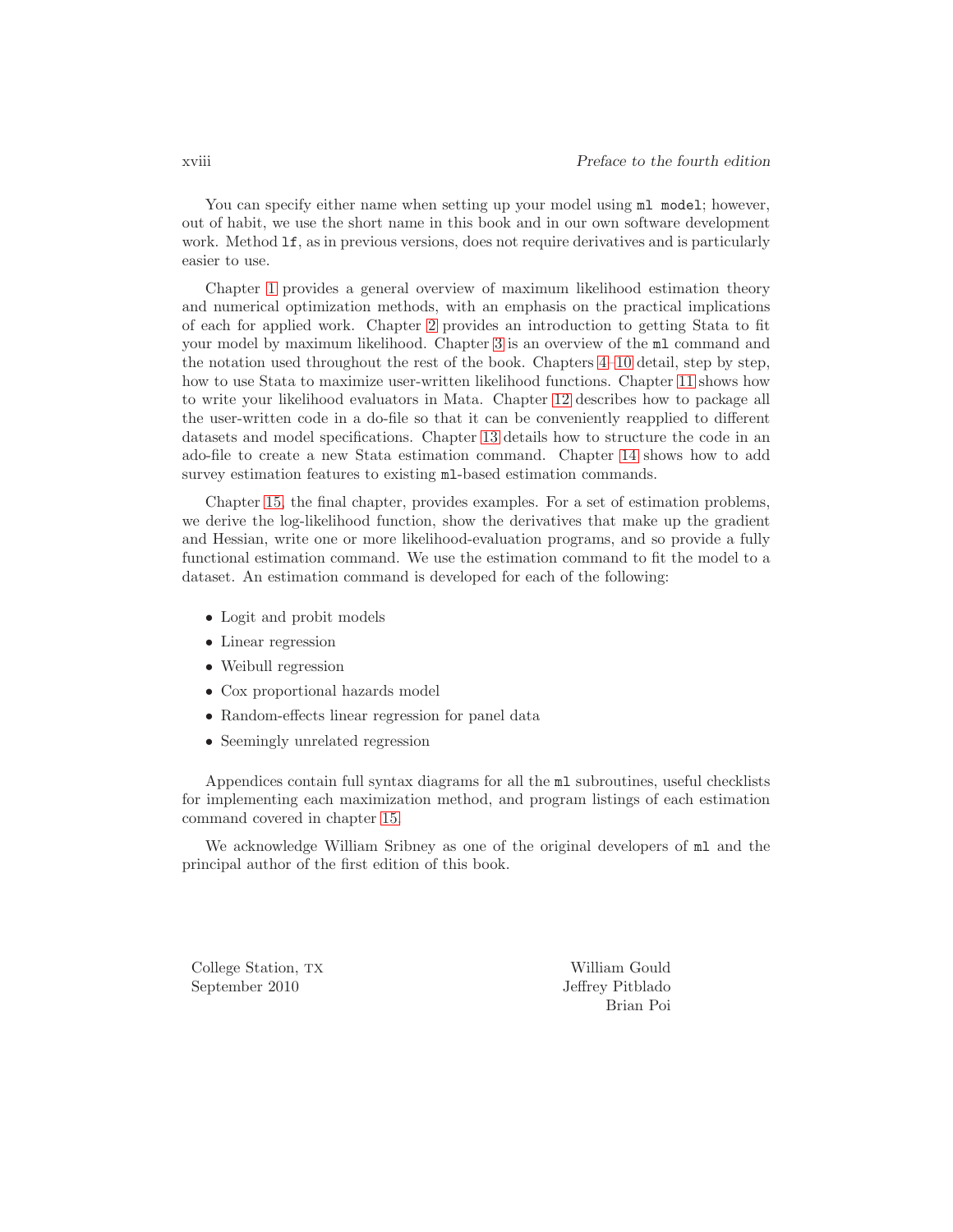(Pages omitted)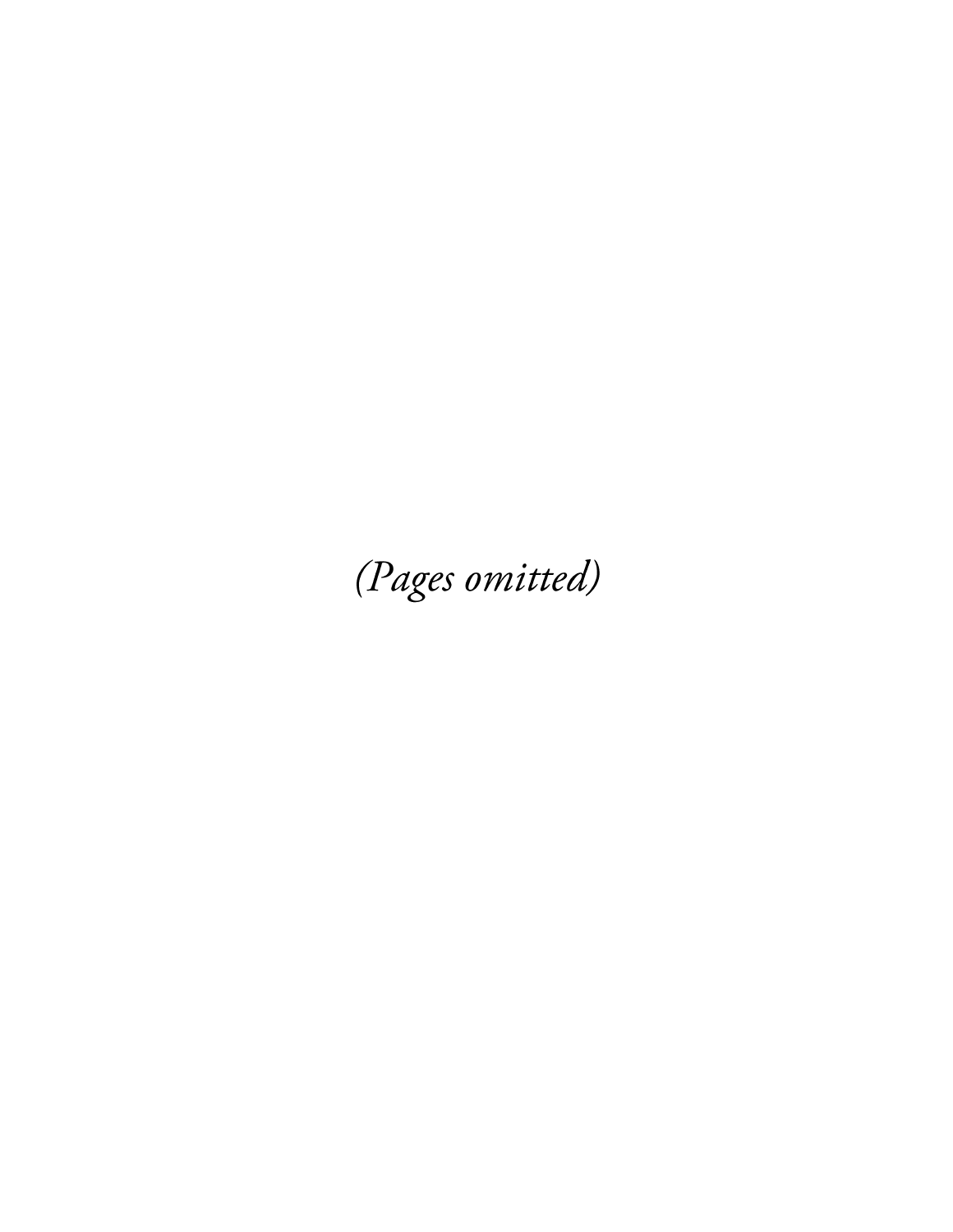## 2 Introduction to ml

ml is the Stata command to maximize user-defined likelihoods. Obtaining maximum likelihood (ML) estimates requires the following steps:

- 1. Derive the log-likelihood function from your probability model.
- 2. Write a program that calculates the log-likelihood values and, optionally, its derivatives. This program is known as a likelihood evaluator.
- 3. Identify a particular model to fit using your data variables and the ml model statement.
- 4. Fit the model using ml maximize.

This chapter illustrates steps 2, 3, and 4 using the probit model for dichotomous  $(0/1)$  variables and the linear regression model assuming normally distributed errors.

In this chapter, we fit our models explicitly, handling each coefficient and variable individually. New users of ml will appreciate this approach because it closely reflects how you would write down the model you wish to fit on paper; and it allows us to focus on some of the basic features of ml without becoming overly encumbered with programming details. We will also illustrate this strategy's shortcomings so that once you become familiar with the basics of ml by reading this chapter, you will want to think of your model in a slightly more abstract form, providing much more flexibility.

In the next chapter, we discuss ml's probability model parameter notation, which is particularly useful when, as is inevitably the case, you decide to change some of the variables appearing in your model. If you are already familiar with ml's θ-parameter notation, you can skip this chapter with virtually no loss of continuity with the rest of the book.

Chapter 15 contains the derivations of log-likelihood functions (step 1) for models discussed in this book.

### 2.1 The probit model

Say that we want to fit a probit model to predict whether a car is foreign or domestic based on its weight and price using the venerable auto.dta that comes with Stata. Our statistical model is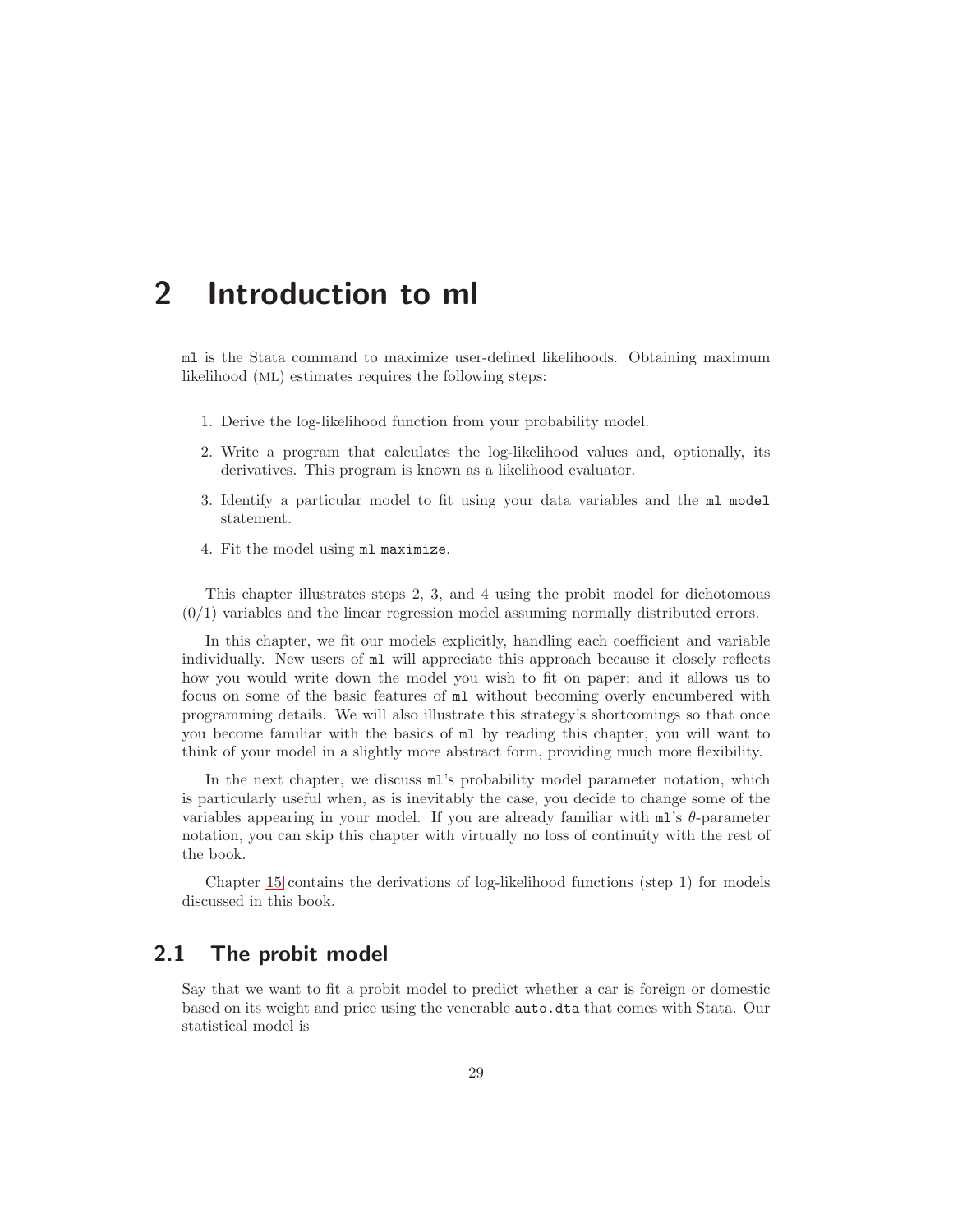$$
\begin{array}{lcl} \pi_j & = & \Pr(\texttt{foreign}_j \mid \texttt{weight}_j, \texttt{price}_j) \\ & = & \Phi(\beta_1 \texttt{weight}_j + \beta_2 \texttt{price}_j + \beta_0) \end{array}
$$

where we use the subscript j to denote observations and  $\Phi(\cdot)$  denotes the standard normal distribution function. The log likelihood for the jth observation is

$$
\ln \ell_j = \left\{ \begin{array}{cl} \ln \Phi(\beta_1 \texttt{weight}_j + \beta_2 \texttt{price}_j + \beta_0) & \text{if foreign}_j = 1 \\ 1 - \ln \Phi(\beta_1 \texttt{weight}_j + \beta_2 \texttt{price}_j + \beta_0) & \text{if foreign}_j = 0 \end{array} \right.
$$

Because the normal density function is symmetric about zero,  $1 - \Phi(w) = \Phi(-w)$ , and computers can more accurately calculate the latter than the former. Therefore, we are better off writing the log likelihood as

$$
\ln \ell_j = \begin{cases} \ln \Phi(\beta_1 \text{weight}_j + \beta_2 \text{price}_j + \beta_0) & \text{if foreign}_j = 1\\ \ln \Phi(-\beta_1 \text{weight}_j - \beta_2 \text{price}_j - \beta_0) & \text{if foreign}_j = 0 \end{cases} \tag{2.1}
$$

With our log-likelihood function in hand, we write a program to evaluate it:

```
- begin myprobit_gf0.ado -
program myprobit_gf0
        args todo b lnfj
        tempvar xb
        quietly generate double 'xb' = 'b'[1,1]*weight + 'b'[1,2]*price + ///
                                       'b'[1,3]
        quietly replace 'lnfj' = ln(normal('xb')) if foreign == 1
        quietly replace 'lnfj' = ln(normal(-1 * 'xb')) if foreign == 0
end
                                                end myprobit_gf0.ado --
```
We named our program myprobit gf0.ado, but you could name it anything you want as long as it has the extension .ado. The name without the .ado extension is what we use to tell ml model about our likelihood function. We added gf0 to our name to emphasize that our evaluator is a general-form problem and that we are going to specify no (0) derivatives. We will return to this issue when we use the ml model statement.

Our program accepts three arguments. The first, todo, we can safely ignore for now. In later chapters, when we discuss other types of likelihood-evaluator programs, we will need that argument. The second, b, contains a row vector containing the parameters of our model  $(\beta_0, \beta_1, \text{ and } \beta_2)$ . The third argument, lnfj, is the name of a temporary variable that we are to fill in with the values of the log-likelihood function evaluated at the coefficient vector b. Our program then created a temporary variable to hold the values of  $\beta_1$ weight<sub>i</sub> +  $\beta_2$ price<sub>i</sub> +  $\beta_0$ . We created that variable to have storage type double; we will discuss this point in greater detail in the next chapter, but for now you should remember that when coding your likelihood evaluator, you must create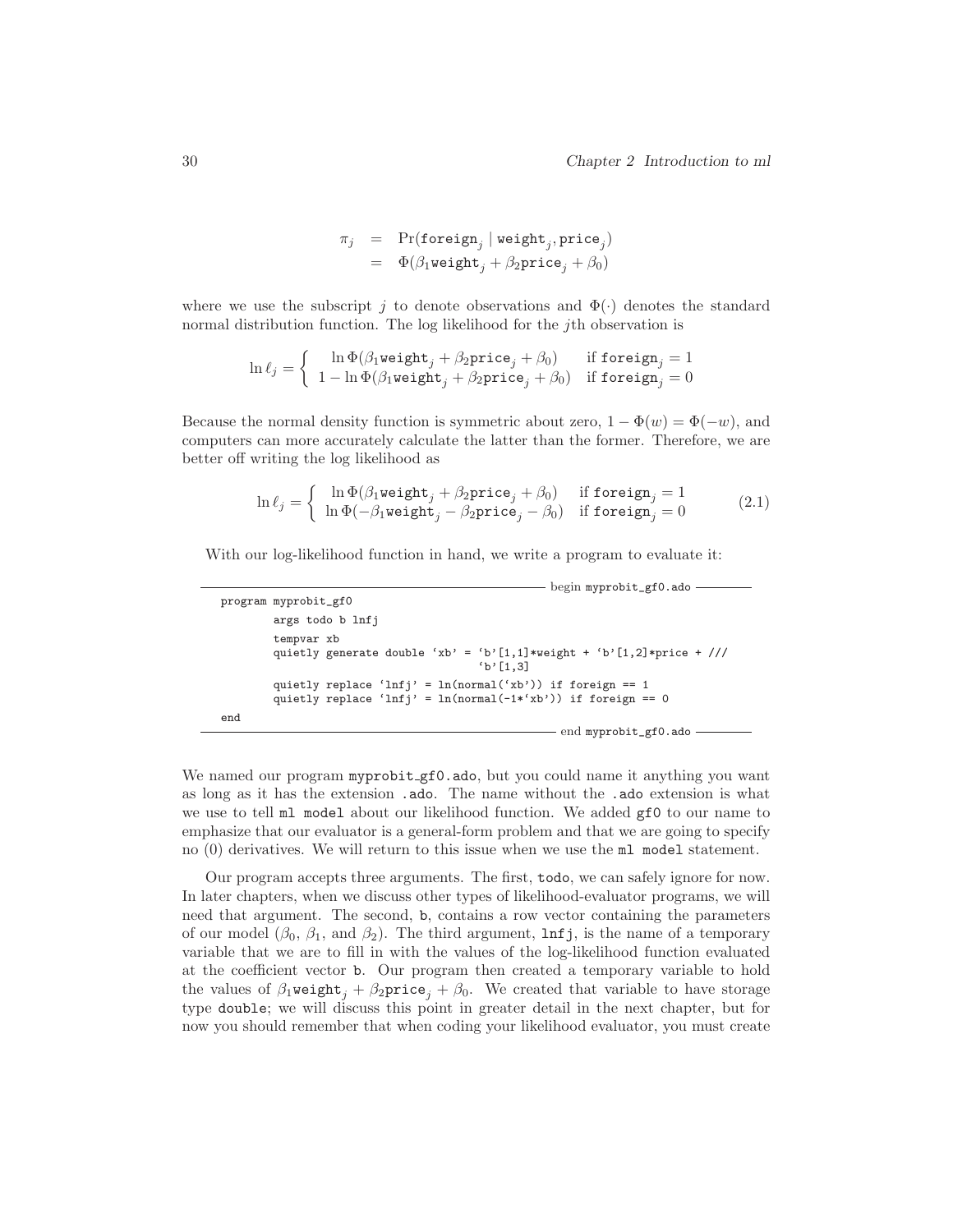temporary variables as doubles. The last two lines replace lnfj with the values of the log likelihood for  $\mathtt{foreign}_j$  equal to 0 and 1, respectively. Because **b** and  $\mathtt{lnfj}$  are arguments passed to our program and xb is a temporary variable we created with the tempvar commands, their names are local macros that must be dereferenced using leftand right-hand single quote marks to use them; see [U]  $18.7$  Temporary objects.

The next step is to identify our model using  $m1$  model. To that end, we type

```
. sysuse auto
(1978 Automobile Data)
. ml model gf0 myprobit_gf0 (foreign = weight price)
```
We first loaded in our dataset, because  $m1$  model will not work without the dataset in memory. Next we told ml that we have a method-gf0 likelihood evaluator named myprobit gf0, our dependent variable is foreign, and our independent variables are weight and price. In subsequent chapters, we examine all the likelihood-evaluator types; method-gf0 (general form) evaluator programs most closely follow the mathematical notation we used in  $(2.1)$  and are therefore perhaps easiest for new users of  $m1$ to grasp, but we will see that they have disadvantages as well. General-form evaluators simply receive a vector of parameters and a variable into which the observations' log-likelihood values are to be stored.

The final step is to tell  $m1$  to maximize the likelihood function and report the coefficients:

| . ml maximize                 |          |                                 |       |        |                  |     |                      |
|-------------------------------|----------|---------------------------------|-------|--------|------------------|-----|----------------------|
| initial:                      |          | $log$ likelihood = $-51.292891$ |       |        |                  |     |                      |
| alternative:                  |          | $log$ likelihood = $-45.055272$ |       |        |                  |     |                      |
| rescale:                      |          | $log$ likelihood = $-45.055272$ |       |        |                  |     |                      |
| Iteration 0:                  |          | $log$ likelihood = $-45.055272$ |       |        |                  |     |                      |
| Iteration 1:                  |          | $log$ likelihood = -20.770386   |       |        |                  |     |                      |
| Iteration 2:                  |          | $log$ likelihood = -18.023563   |       |        |                  |     |                      |
| Iteration 3:                  |          | $log$ likelihood = -18.006584   |       |        |                  |     |                      |
| Iteration 4:                  |          | $log$ likelihood = -18.006571   |       |        |                  |     |                      |
| Iteration 5:                  |          | $log$ likelihood = $-18.006571$ |       |        |                  |     |                      |
|                               |          |                                 |       |        | Number of obs    | $=$ | 74                   |
|                               |          |                                 |       |        | $Wald chi2(2) =$ |     | 14.09                |
| Log likelihood = $-18.006571$ |          |                                 |       |        | Prob > chi2      | $=$ | 0.0009               |
| foreign                       | Coef.    | Std. Err. z                     |       | P >  z |                  |     | [95% Conf. Interval] |
| weight                        | -.003238 | .0008643                        | -3.75 | 0.000  | -.004932         |     | $-.0015441$          |
| price                         |          | .000517 .0001591                | 3.25  | 0.001  | .0002052         |     | .0008287             |
| cons                          | 4.921935 | 1.330066                        | 3.70  | 0.000  | 2.315054         |     | 7.528816             |

You can verify that we would obtain identical results using probit:

. probit foreign weight price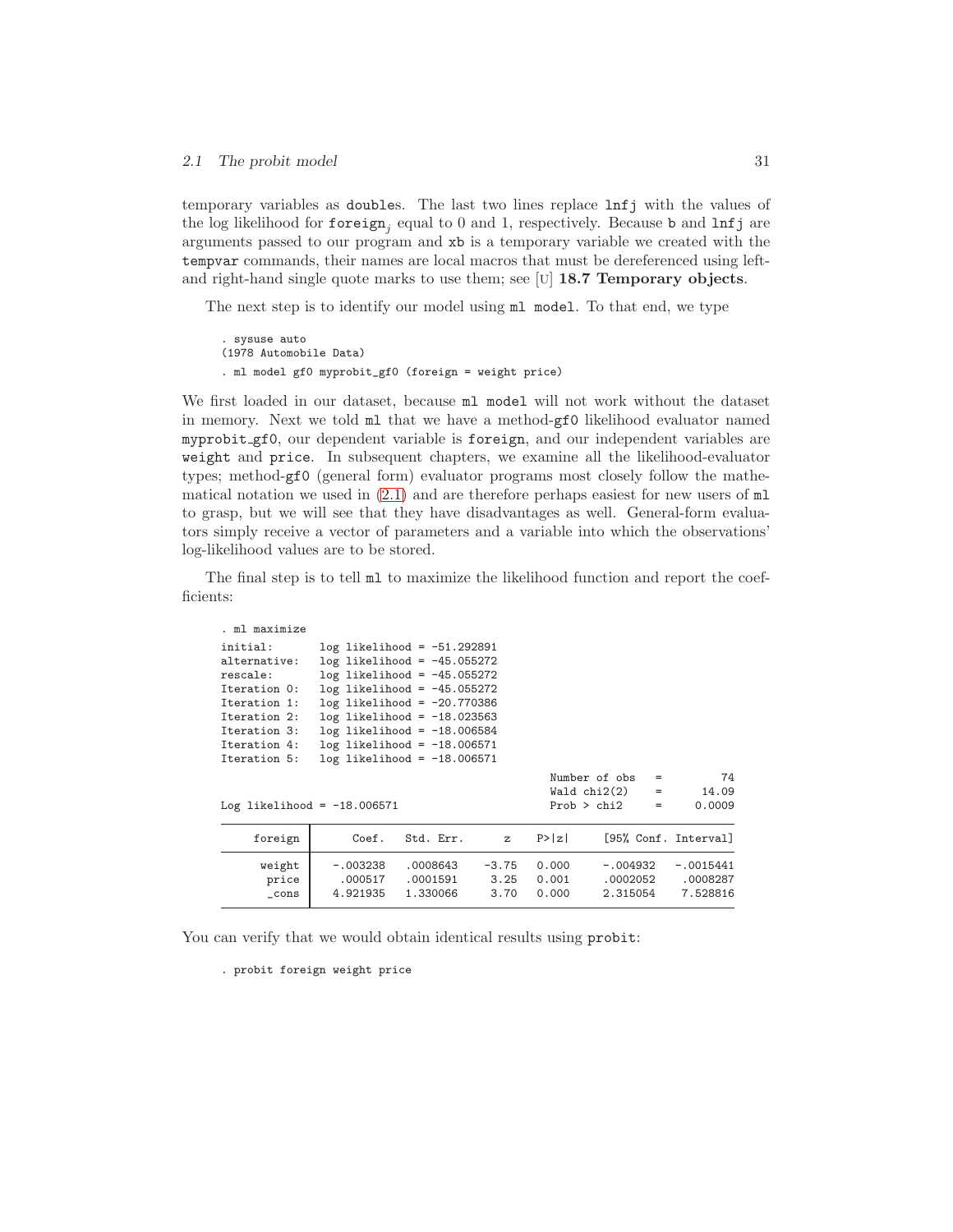This example was straightforward because we had only one equation and no auxiliary parameters. Next we consider linear regression with normally distributed errors.

### 2.2 Normal linear regression

Now suppose we want to fit a linear regression of turn on length and headroom:

turn<sub>j</sub> =  $\beta_1$ length<sub>j</sub> +  $\beta_2$ headroom<sub>j</sub> +  $\beta_3$  +  $\epsilon_j$ 

where  $\epsilon_j$  is an error term. If we assume that each  $\epsilon_j$  is independent and identically distributed as a normal random variable with mean zero and variance  $\sigma^2$ , we have what is often called normal linear regression; and we can fit the model by ML. As derived in section 15.3, the log likelihood for the jth observation assuming homoskedasticity (constant variance) is

$$
\ln \ell_j = \ln \phi \left( \frac{\texttt{turn}_j - \beta_1 \texttt{length}_j - \beta_2 \texttt{headroom}_j - \beta_3}{\sigma} \right) - \ln \sigma
$$

There are four parameters in our model:  $\beta_1$ ,  $\beta_2$ ,  $\beta_3$ , and  $\sigma$ , so we will specify our ml model statement so that our likelihood evaluator receives a vector of coefficients with four columns. As a matter of convention, we will use the four elements of that vector in the order we just listed so that, for example,  $\beta_2$  is the second element and  $\sigma$  is the fourth element. Our likelihood-evaluator program is

```
- begin mynormal1_gf0.ado -
program mynormal1_gf0
       args todo b lnfj
       tempvar xb
       quietly generate double 'xb' = 'b'[1,1]*length + ///
                                     'b'[1,2]*headroom + 'b'[1,3]
       quietly replace 'lnfj' = ln(normalden((turn - 'xb')/'b'[1,4])) - ///
                               ln('b'[1,4])end
                                              - end mynormal1_gf0.ado -
```
In our previous example, when we typed

. ml model gf0 myprobit\_gf0 (foreign = weight price)

ml knew to create a coefficient vector with three elements because we specified two right-hand-side variables, and by default ml includes a constant term unless we specify the noconstant option, which we discuss in the next chapter. How do we get ml to include a fourth parameter for  $\sigma$ ? The solution is to type

. ml model gf0 mynormal1\_gf0 (turn = length headroom) /sigma

The notation /sigma tells ml to include a fourth element in our coefficient vector and to label it sigma in the output. Having identified our model, we can now maximize the log-likelihood function: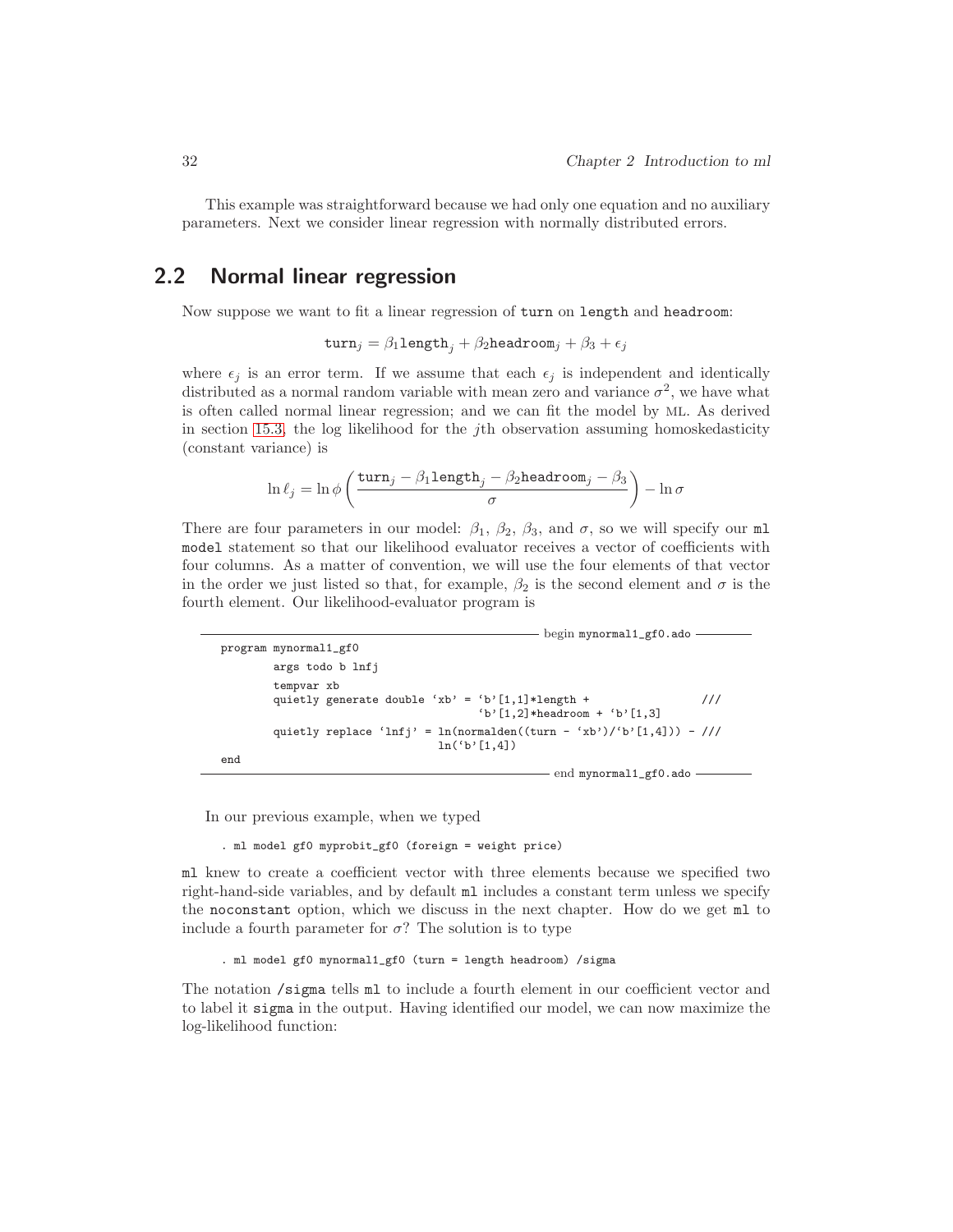| . ml maximize                  |                    |                                                                  |           |               |                          |                      |
|--------------------------------|--------------------|------------------------------------------------------------------|-----------|---------------|--------------------------|----------------------|
| initial:                       | $log$ likelihood = |                                                                  | $-\sin f$ |               | (could not be evaluated) |                      |
| feasible:                      | log likelihood =   | $-8418.567$                                                      |           |               |                          |                      |
| rescale:                       |                    | $log$ likelihood = $-327.16314$                                  |           |               |                          |                      |
| rescale eq:                    |                    | $log$ likelihood = $-215.53986$                                  |           |               |                          |                      |
| Iteration 0:                   |                    | $log$ likelihood = $-215.53986$                                  |           | (not concave) |                          |                      |
| Iteration 1:                   |                    | $log$ likelihood = $-213.33272$                                  |           | (not concave) |                          |                      |
| Iteration 2:                   |                    | $log$ likelihood = $-211.10519$                                  |           | (not concave) |                          |                      |
| Iteration 3:                   |                    | $log$ likelihood = $-209.6059$                                   |           | (not concave) |                          |                      |
| Iteration 4:                   |                    | $log$ likelihood = -207.93809                                    |           | (not concave) |                          |                      |
| Iteration 5:                   |                    | $log$ likelihood = -206.43891                                    |           | (not concave) |                          |                      |
| Iteration 6:                   |                    | $log$ likelihood = $-205.1962$                                   |           | (not concave) |                          |                      |
| Iteration 7:                   |                    | $log$ likelihood = $-204.11317$                                  |           | (not concave) |                          |                      |
| Iteration 8:                   |                    | $log$ likelihood = $-203.00323$                                  |           | (not concave) |                          |                      |
| Iteration 9:                   |                    | $log$ likelihood = $-202.1813$                                   |           | (not concave) |                          |                      |
| Iteration 10:                  |                    | $log$ likelihood = $-201.42353$                                  |           | (not concave) |                          |                      |
| Iteration 11:                  |                    | $log$ likelihood = $-200.64586$                                  |           | (not concave) |                          |                      |
| Iteration 12:                  |                    | $log$ likelihood = $-199.9028$                                   |           | (not concave) |                          |                      |
| Iteration 13:                  |                    | $log$ likelihood = $-199.19009$                                  |           | (not concave) |                          |                      |
| Iteration 14:                  |                    | $log$ likelihood = -198.48271                                    |           | (not concave) |                          |                      |
| Iteration 15:                  |                    | $log$ likelihood = -197.78686                                    |           | (not concave) |                          |                      |
| Iteration 16:                  |                    | $log$ likelihood = $-197.10722$                                  |           | (not concave) |                          |                      |
| Iteration 17:                  |                    | $log$ likelihood = $-196.43923$                                  |           | (not concave) |                          |                      |
| Iteration 18:                  |                    | $log$ likelihood = -195.78098                                    |           | (not concave) |                          |                      |
| Iteration 19:                  |                    | $log$ likelihood = $-195.13352$                                  |           | (not concave) |                          |                      |
| Iteration 20:                  |                    | $log$ likelihood = -194.49664                                    |           | (not concave) |                          |                      |
| Iteration 21:                  |                    | $log$ likelihood = $-193.86938$                                  |           | (not concave) |                          |                      |
| Iteration 22:                  |                    | $log$ likelihood = $-193.25148$                                  |           | (not concave) |                          |                      |
| Iteration 23:                  |                    | $log$ likelihood = -192.64285                                    |           | (not concave) |                          |                      |
| Iteration 24:                  |                    | $log$ likelihood = -192.04319                                    |           | (not concave) |                          |                      |
| Iteration 25:                  |                    | $log$ likelihood = -191.45242                                    |           | (not concave) |                          |                      |
| Iteration 26:                  |                    | $log$ likelihood = $-190.87034$                                  |           | (not concave) |                          |                      |
| Iteration 27:                  |                    | $log$ likelihood = $-190.29685$                                  |           | (not concave) |                          |                      |
| Iteration 28:                  |                    | $log$ likelihood = -189.73203                                    |           | (not concave) |                          |                      |
| Iteration 29:<br>Iteration 30: |                    | $log$ likelihood = $-189.17561$                                  |           | (not concave) |                          |                      |
| Iteration 31:                  |                    | $log$ likelihood = -188.62745<br>$log$ likelihood = $-177.20678$ |           | (backed up)   |                          |                      |
| Iteration 32:                  |                    | $log$ likelihood = $-163.35109$                                  |           |               |                          |                      |
| Iteration 33:                  |                    | $log$ likelihood = $-163.18766$                                  |           |               |                          |                      |
| Iteration 34:                  |                    | $log$ likelihood = $-163.18765$                                  |           |               |                          |                      |
|                                |                    |                                                                  |           |               |                          |                      |
|                                |                    |                                                                  |           | Number of obs | =                        | 74                   |
|                                |                    |                                                                  |           | Wald chi2(2)  | $=$                      | 219.18               |
| Log likelihood = $-163.18765$  |                    |                                                                  |           | Prob > chi2   | $=$                      | 0.0000               |
|                                |                    |                                                                  |           |               |                          |                      |
| turn                           | Coef.              | Std. Err.                                                        | z         | P >  z        |                          | [95% Conf. Interval] |
| eq1                            |                    |                                                                  |           |               |                          |                      |
| length                         | .1737845           | .0134739                                                         | 12.90     | 0.000         | .1473762                 | .2001929             |
| headroom                       | -.1542077          | .3546293                                                         | $-0.43$   | 0.664         | $-.8492684$              | .540853              |
| _cons                          | 7.450477           | 2.197352                                                         | 3.39      | 0.001         | 3.143747                 | 11.75721             |
|                                |                    |                                                                  |           |               |                          |                      |
| sigma<br>$\_cons$              | 2.195259           | .1804491                                                         | 12.17     | 0.000         | 1.841585                 | 2.548932             |
|                                |                    |                                                                  |           |               |                          |                      |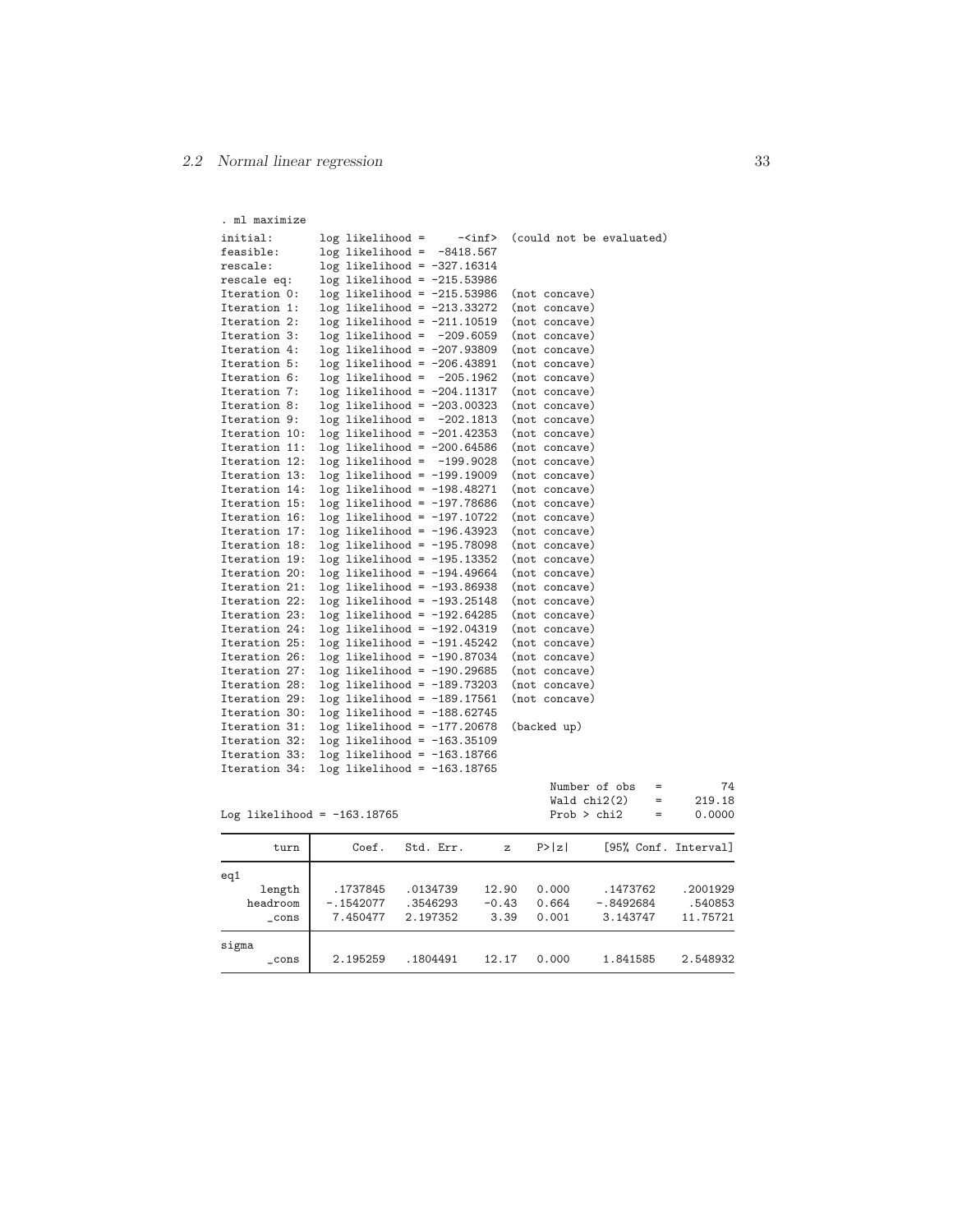The point estimates match those we obtain from typing

. regress turn length headroom

The standard errors differ by a factor of  $\text{sqrt}(71/74)$  because regress makes a smallsample adjustment in estimating the error variance. In the special case of linear regression, the need for a small-sample adjustment is not difficult to prove. However, in general ML estimators are only justified asymptotically, so small-sample adjustments have dubious value.

### ❑ Technical note

The log-likelihood function is only defined for  $\sigma > 0$ —standard deviations must be nonnegative and  $ln(0)$  is not defined.  $ml$  assumes that all coefficients can take on any value, but it is designed to gracefully handle situations where this is not the case. For example, the output indicates that at the initial values (all four coefficients set to zero), ml could not evaluate the log-likelihood function; but ml was able to find alternative values with which it could begin the optimization process. In other models, you may have coefficients that are restricted to be in the range  $(0,1)$  or  $(-1,1)$ , and in those cases, ml is often unsuccessful in finding feasible initial values. The best solution is to reparameterize the likelihood function so that all the parameters appearing therein are unrestricted; subsequent chapters contain examples where we do just that.

 $\Box$ 

### 2.3 Robust standard errors

Robust standard errors are commonly reported nowadays along with linear regression results because they allow for correct statistical inference even when the tenuous assumption of homoskedasticity is not met. Cluster–robust standard errors can be used when related observations' errors are correlated. Obtaining standard errors with most estimation commands is trivial: you just specify the option vce(robust) or vce(cluster  $id$ , where  $id$  is the name of a variable identifying groups. Using our previous regression example, you might type

. regress turn length headroom, vce(robust)

For the evaluator functions we have written so far, both of which have been method gf0, obtaining robust or cluster–robust standard errors is no more difficult than with other estimation commands. To refit our linear regression model, obtaining robust standard errors, we type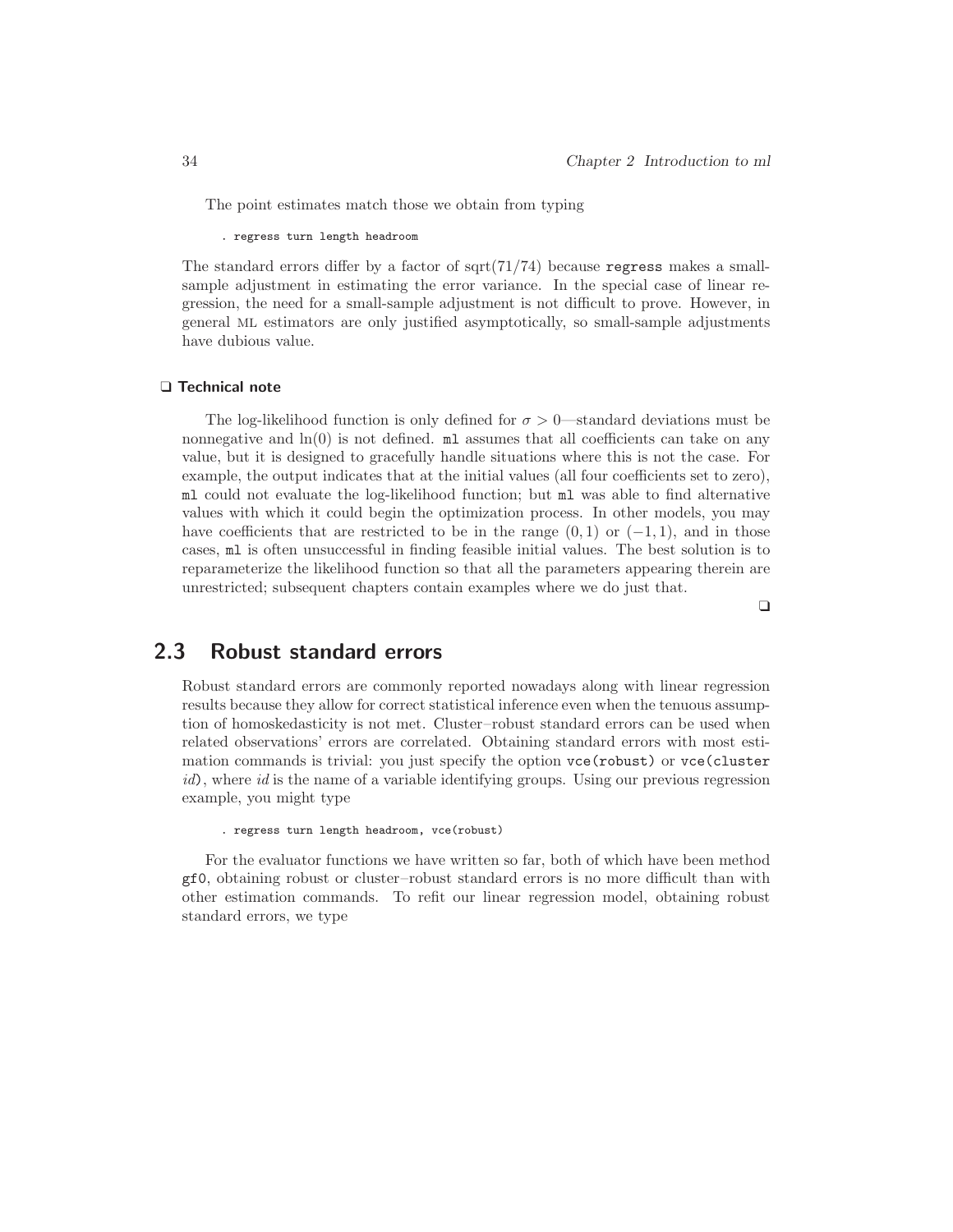```
. ml model gf0 mynormal1_gf0 (turn = length headroom) /sigma, vce(robust)
. ml maximize, nolog<br>initial: log p
initial: log pseudolikelihood = - <inf> (could not be evaluated)<br>feasible: log pseudolikelihood = -8418.567
feasible: log pseudolikelihood = -8418.567<br>rescale: log pseudolikelihood = -327.16314
                log pseudolikelihood = -327.16314
rescale eq: log pseudolikelihood = -215.53986
                                                      Number of obs = 74<br>Wald chi2(2) = 298.85Wald chi2(2) = 298.85<br>Prob > chi2 = 0.0000
Log pseudolikelihood = -163.18765Robust<br>Std. Err.
         turn Coef. Std. Err. z P>|z| [95% Conf. Interval]
eq1
       length .1737845 .0107714 16.13 0.000 .152673 .1948961
    headroom -.1542077 .2955882 -0.52 0.602 -.73355 .4251345
       \text{cons} 7.450477 1.858007 4.01
sigma
        _cons 2.195259 .2886183 7.61 0.000 1.629577 2.76094
```
ml model accepts vce(cluster id) with method-gf0 evaluators just as readily as it accepts vce(robust).

Being able to obtain robust standard errors just by specifying an option to ml model should titillate you. When we discuss other types of evaluator programs, we will see that in fact there is a lot of work happening behind the scenes to produce robust standard errors. With method-gf0 evaluators (and other linear-form evaluators), ml does all the work for you.

### 2.4 Weighted estimation

Stata provides four types of weights that the end-user can apply to estimation problems. Frequency weights, known as fweights in the Stata vernacular, represent duplicated observations; instead of having five observations that record identical information, fweights allow you to record that observation once in your dataset along with a frequency weight of 5, indicating that observation is to be repeated a total of five times. Analytic weights, called aweights, are inversely proportional to the variance of an observation and are used with group-mean data. Sampling weights, called pweights, denote the inverse of the probability that an observation is sampled and are used with survey data where some people are more likely to be sampled than others. Importance weights, called iweights, indicate the relative "importance" of the observation and are intended for use by programmers who want to produce a certain computation.

Obtaining weighted estimates with method-gf0 likelihood evaluators is the same as with most other estimation commands. Suppose that in auto.dta, rep78 is actually a frequency weight variable. To obtain frequency-weighted estimates of our probit model, we type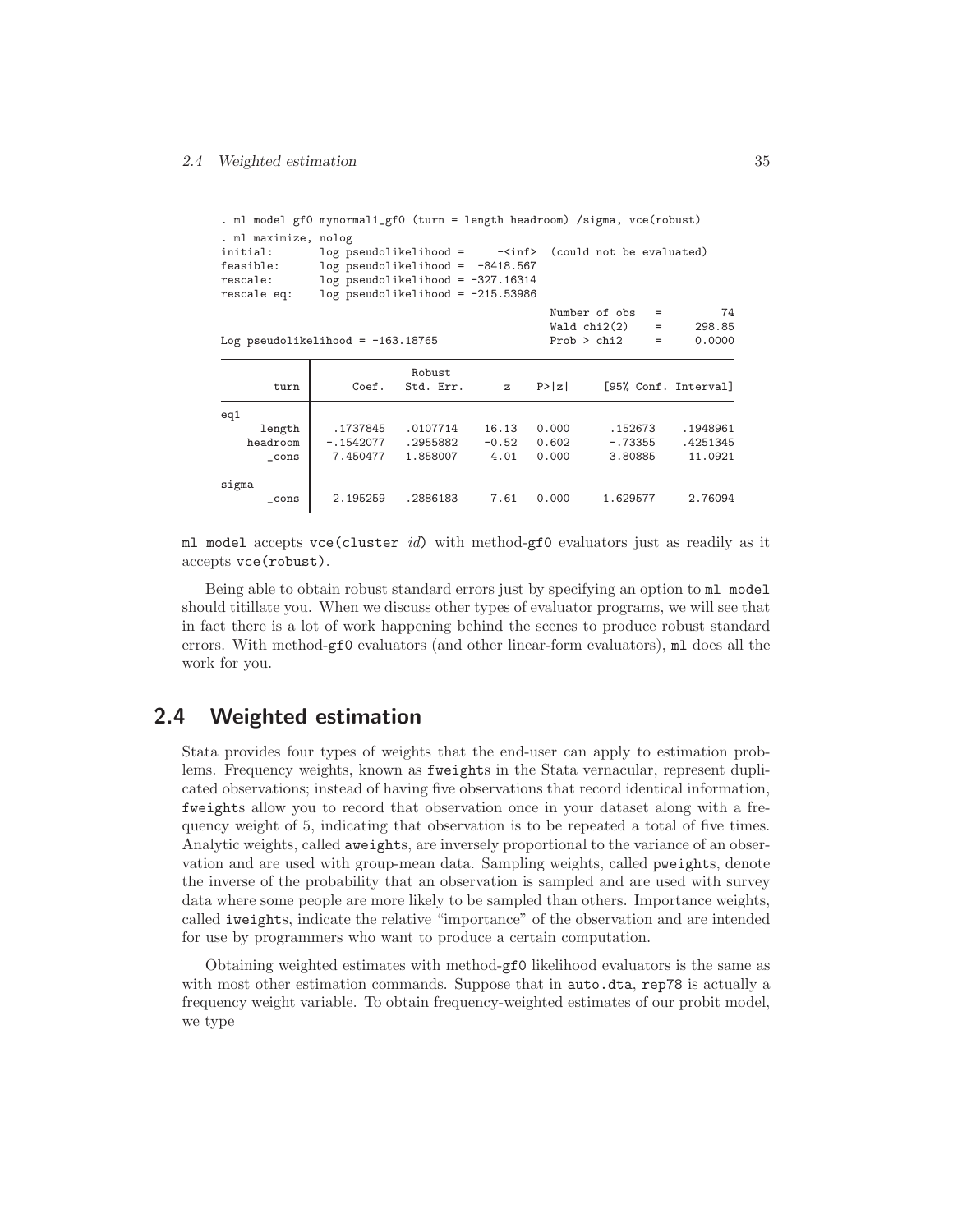| . ml model gf0 myprobit_gf0 (foreign = weight price) [fw = rep78] |                                 |             |         |        |                   |          |                      |
|-------------------------------------------------------------------|---------------------------------|-------------|---------|--------|-------------------|----------|----------------------|
| . ml maximize                                                     |                                 |             |         |        |                   |          |                      |
| initial:                                                          | $log$ likelihood = $-162.88959$ |             |         |        |                   |          |                      |
| alternative:                                                      | $log$ likelihood = $-159.32929$ |             |         |        |                   |          |                      |
| rescale:                                                          | $log$ likelihood = $-156.55825$ |             |         |        |                   |          |                      |
| Iteration 0:                                                      | $log$ likelihood = $-156.55825$ |             |         |        |                   |          |                      |
| Iteration 1:                                                      | $log$ likelihood = $-72.414357$ |             |         |        |                   |          |                      |
| Iteration 2:                                                      | $log$ likelihood = $-66.82292$  |             |         |        |                   |          |                      |
| Iteration 3:                                                      | $log$ likelihood = -66.426129   |             |         |        |                   |          |                      |
| Iteration 4:                                                      | $log$ likelihood = -66.424675   |             |         |        |                   |          |                      |
| Iteration 5:                                                      | $log$ likelihood = -66.424675   |             |         |        |                   |          |                      |
|                                                                   |                                 |             |         |        | Number of $obs =$ |          | 235                  |
|                                                                   |                                 |             |         |        | $Wald chi2(2) =$  |          | 58.94                |
| Log likelihood = $-66.424675$                                     |                                 |             |         |        | Prob > chi2       | $=$      | 0.0000               |
|                                                                   |                                 |             |         |        |                   |          |                      |
| foreign                                                           | Coef.                           | Std. Err. z |         | P >  z |                   |          | [95% Conf. Interval] |
| weight                                                            | $-.00273870003576$              |             | $-7.66$ | 0.000  | $-.0034396$       |          | $-.0020379$          |
| price                                                             | .0004361.0000718                |             | 6.07    | 0.000  |                   | .0002953 | .0005768             |
| $\_cons$                                                          | 4.386445 .5810932               |             | 7.55    | 0.000  |                   | 3.247523 | 5.525367             |
|                                                                   |                                 |             |         |        |                   |          |                      |

Just like with obtaining robust standard errors, we did not have to do anything to our likelihood-evaluator program. We just added a weight specification, and ml did all the heavy lifting to make that work. You should be impressed. Other evaluator types require you to account for weights yourself, which is not always a trivial task.

### 2.5 Other features of method-gf0 evaluators

In addition to easily obtaining robust standard errors and weighted estimates, methodgf0 likelihood evaluators provide several other features. By specifying the svy option to ml model, you can obtain results that take into account the complex survey design of your data. Before using the svy option, you must first svyset your data; see [U] 26.19 Survey data.

You can restrict the estimation sample by using if and in conditions in your ml model statement. Again, method-gf0 evaluators require you to do nothing special to make them work. See [U] 11 Language syntax to learn about if and in qualifiers.

### 2.6 Limitations

We have introduced  $m\text{1}$  using method-gf0 evaluators because they align most closely with the way you would write the likelihood function for a specific model. However, writing your likelihood evaluator in terms of a particular model with prespecified variables severely limits your flexibility.